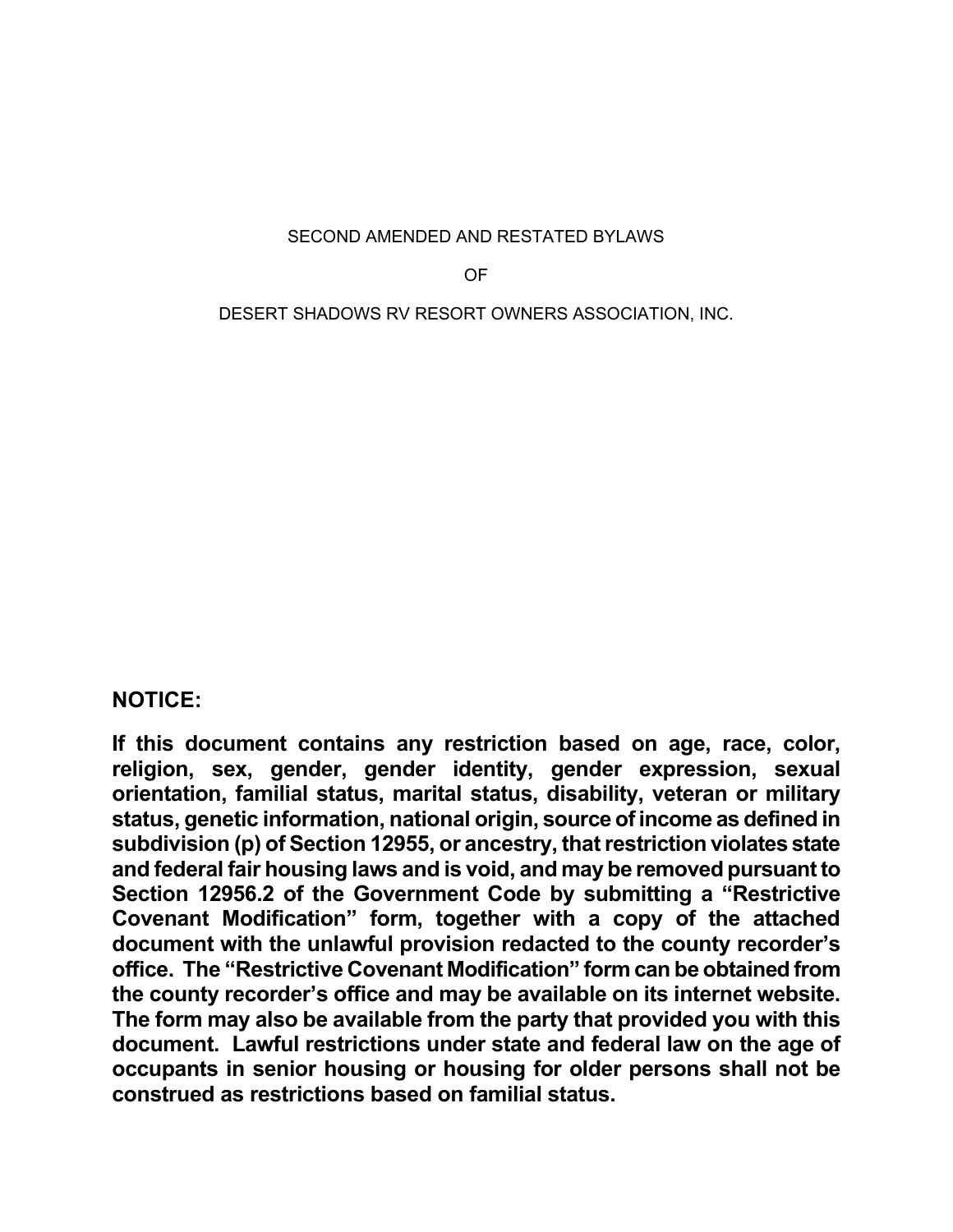## **TABLE OF CONTENTS**

### Page

| 1.1. |  |  |  |  |
|------|--|--|--|--|
| 1.2. |  |  |  |  |
| 1.3. |  |  |  |  |
|      |  |  |  |  |
| 2.1. |  |  |  |  |
| 2.2. |  |  |  |  |
| 2.3. |  |  |  |  |
|      |  |  |  |  |
| 3.1. |  |  |  |  |
| 3.2. |  |  |  |  |
| 3.3. |  |  |  |  |
|      |  |  |  |  |
| 4.1. |  |  |  |  |
| 4.2. |  |  |  |  |
| 4.3. |  |  |  |  |
|      |  |  |  |  |
| 5.1. |  |  |  |  |
| 5.2. |  |  |  |  |
| 5.3. |  |  |  |  |
| 5.4. |  |  |  |  |
| 5.5. |  |  |  |  |
| 5.6. |  |  |  |  |
| 5.7. |  |  |  |  |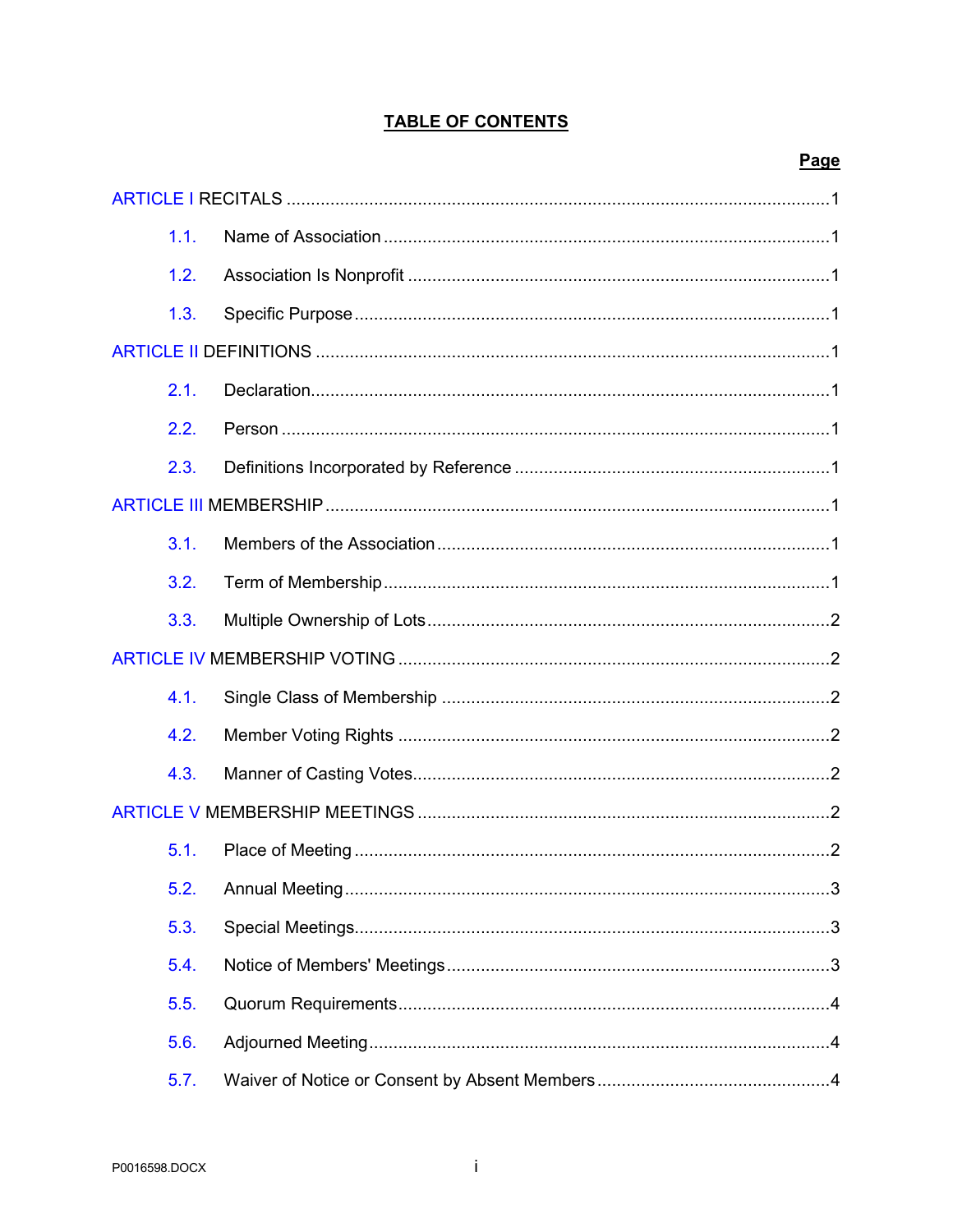|  | 6.1.  |  |  |  |
|--|-------|--|--|--|
|  | 6.2.  |  |  |  |
|  | 6.3.  |  |  |  |
|  | 6.4.  |  |  |  |
|  |       |  |  |  |
|  | 7.1.  |  |  |  |
|  | 7.2.  |  |  |  |
|  | 7.3.  |  |  |  |
|  | 7.4.  |  |  |  |
|  | 7.5.  |  |  |  |
|  | 7.6.  |  |  |  |
|  |       |  |  |  |
|  |       |  |  |  |
|  | 8.1.  |  |  |  |
|  | 8.2.  |  |  |  |
|  | 8.3.  |  |  |  |
|  | 8.4.  |  |  |  |
|  | 8.5.  |  |  |  |
|  | 8.6.  |  |  |  |
|  | 8.7.  |  |  |  |
|  | 8.8.  |  |  |  |
|  | 8.9.  |  |  |  |
|  | 8.10. |  |  |  |
|  | 8.11. |  |  |  |
|  |       |  |  |  |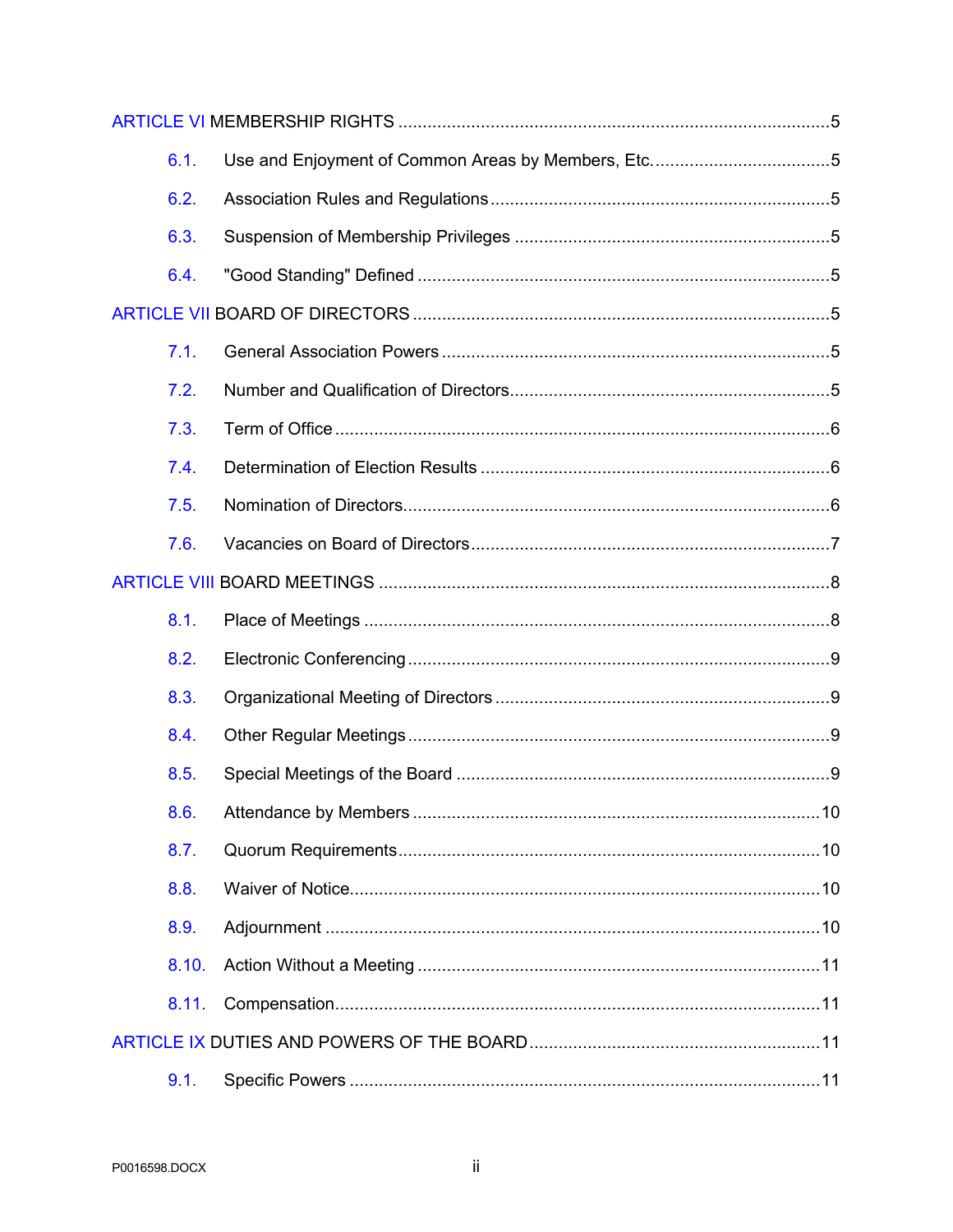| 9.2.  |                                                           |  |  |  |  |
|-------|-----------------------------------------------------------|--|--|--|--|
| 9.3.  |                                                           |  |  |  |  |
|       |                                                           |  |  |  |  |
| 10.1. |                                                           |  |  |  |  |
| 10.2. |                                                           |  |  |  |  |
| 10.3. |                                                           |  |  |  |  |
|       |                                                           |  |  |  |  |
| 11.1. |                                                           |  |  |  |  |
| 11.2. |                                                           |  |  |  |  |
| 11.3. |                                                           |  |  |  |  |
| 11.4. |                                                           |  |  |  |  |
| 11.5. |                                                           |  |  |  |  |
| 11.6. |                                                           |  |  |  |  |
| 11.7. |                                                           |  |  |  |  |
| 11.8. |                                                           |  |  |  |  |
|       |                                                           |  |  |  |  |
|       |                                                           |  |  |  |  |
|       | ARTICLE XII MEMBER ASSESSMENT OBLIGATIONS AND ASSOCIATION |  |  |  |  |
| 12.1. |                                                           |  |  |  |  |
| 12.2. |                                                           |  |  |  |  |
| 12.3. |                                                           |  |  |  |  |
| 12.4. |                                                           |  |  |  |  |
| 12.5. |                                                           |  |  |  |  |
| 12.6. |                                                           |  |  |  |  |
| 12.7. |                                                           |  |  |  |  |
| 12.8. |                                                           |  |  |  |  |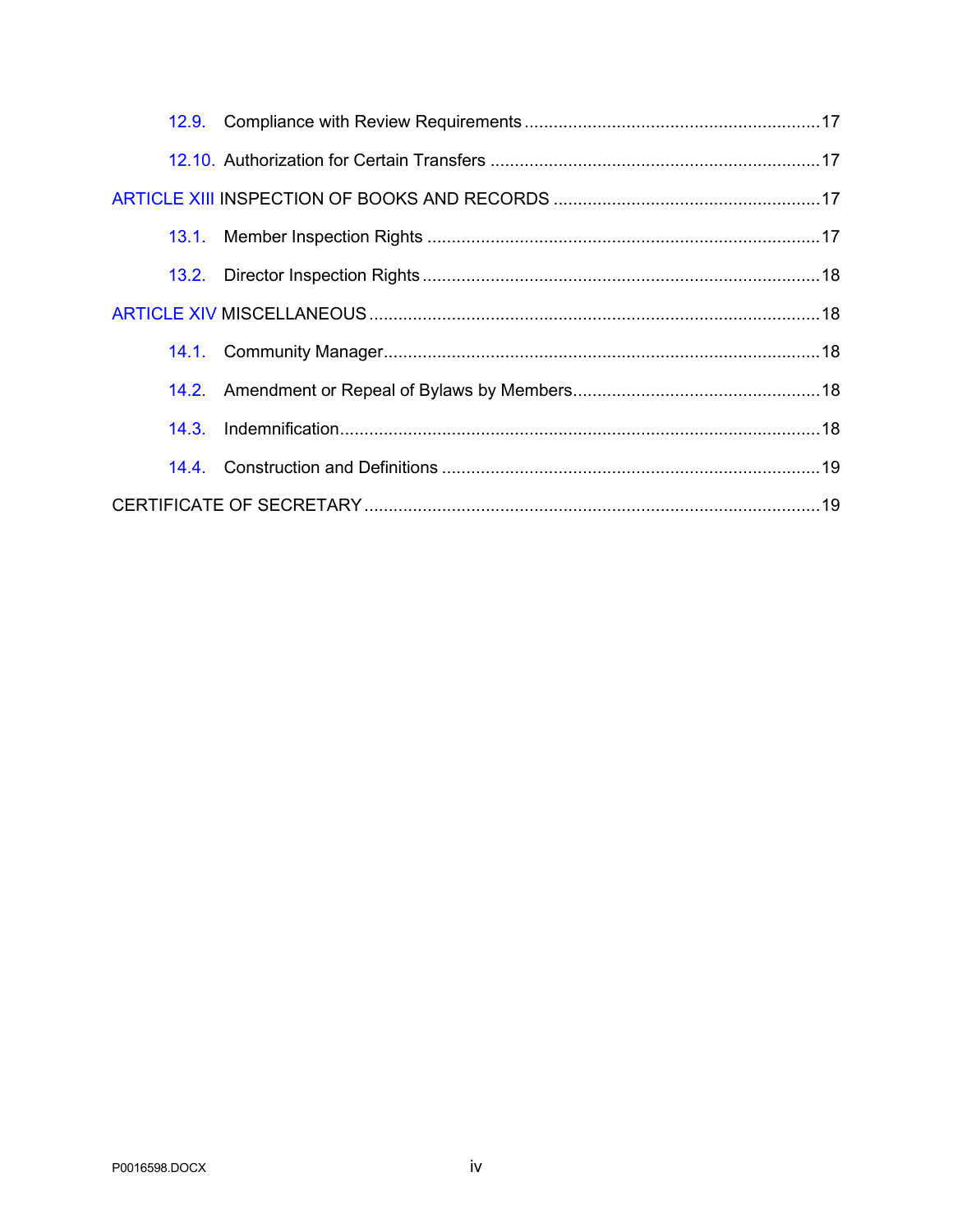#### SECOND AMENDED AND RESTATED BYLAWS

OF

#### DESERT SHADOWS RV RESORT OWNERS ASSOCIATION, INC.

# ARTICLE I

## **RECITALS**

1.1. Name of Association. The name of this corporation is Desert Shadows RV Resort Owners Association, Inc., and it shall be referred to in these bylaws as the "Association."

1.2. Association Is Nonprofit. The Association is a nonprofit mutual benefit corporation, subject to the Nonprofit Mutual Benefit Corporation Law.

1.3. Specific Purpose. The specific and primary purpose of this Association shall be to repair, maintain, and manage the Common Area and other improvements and components within that certain common interest development located in the County of Riverside, State of California, and commonly referred to as the Desert Shadows RV Resort, to enforce the Declaration and the Rules and Regulations adopted from time to time by the Board of Directors, and otherwise to enhance and promote the use and enjoyment of the development by the Owners in common.

### ARTICLE II

#### **DEFINITIONS**

2.1. Declaration. The term "Declaration" means all restrictions, covenants, terms, liens, easements and conditions set forth in the Second Amended and Restated Declaration of Covenants, Conditions and Restrictions recorded in the Office of the Riverside County Recorder with respect to the Property as Instrument No. **Example 20 and Section** 1. Official Records of said County, as supplemented, amended or modified by a document duly recorded in the Recorder's Office.

2.2. Person. The term "Person" means and includes any individual, corporation, partnership, association or other entity recognized by the laws of the State of California.

2.3. Definitions Incorporated by Reference. The terms defined in the Declaration shall have the same meaning when used herein unless the context clearly indicates a contrary intention.

### **ARTICLE III**

#### MEMBERSHIP

3.1. Members of the Association. Every Owner of a Lot within the Property is a Member of the Association. Membership in the Association is appurtenant to, and may not be separated from, ownership of any Lot.

3.2. Term of Membership. Each Owner who is a Member shall remain a Member until he or she no longer qualifies as such under Section 3.1. Upon the sale, conveyance or other transfer of an Owner's interest in a Lot, the Owner's membership interest appurtenant to the Lot shall automatically transfer to the Lot's new Owner(s).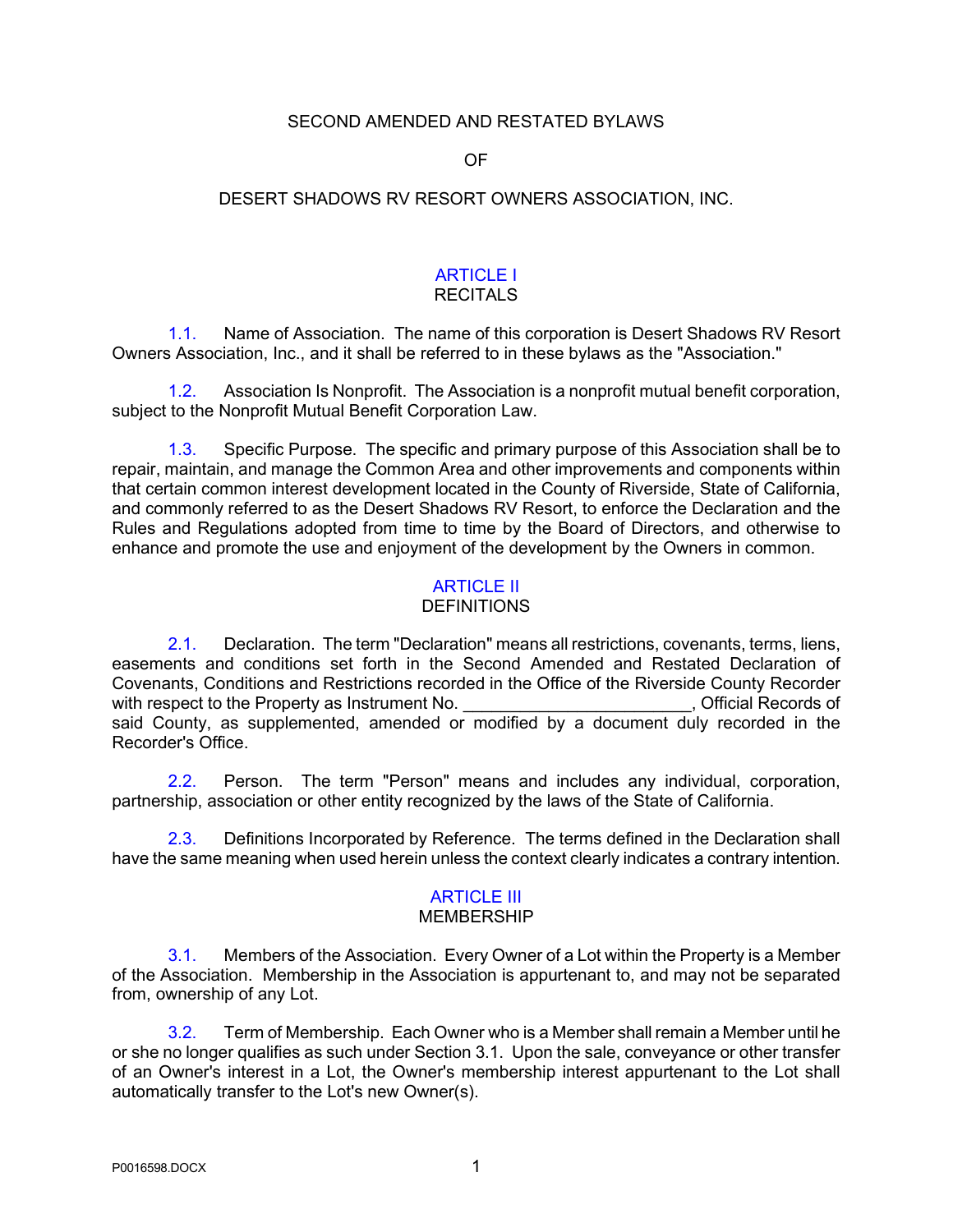3.3. Multiple Ownership of Lots. There shall be one membership vote for each Lot, no matter how many owners the Lot has. Accordingly, if more than one person owns a Lot, all of these persons shall be deemed to be one Member for voting purposes, although all such Owners shall have equal rights as Members to use and enjoy the Common Areas. The Secretary of the Association shall be notified in writing of the Owner designated by his or her Co-Owners as having the sole right to vote the membership on their behalf. If no such notification is received, the Secretary may accept the vote of any Owner of Record or proxy holder of such an Owner as the vote attributable to the Lot in question, provided that if the multiple Owners of a Lot attempt to vote the membership attributable to said Lot in an inconsistent fashion, the Secretary or other person or persons designated as inspectors of election by the Board of Directors may refuse to count any ballot from an owner of the Lot.

#### ARTICLE IV

#### MEMBERSHIP VOTING

4.1. Single Class of Membership. The Association shall have one class of voting membership.

4.2. Member Voting Rights. On each matter submitted to a vote of the Members, whether at a meeting of the membership called and held pursuant to the provisions of these Bylaws or otherwise, each Member shall be entitled to cast one vote for each Lot owned by such Member. Single memberships in which two or more persons have an indivisible interest shall be voted as provided in Section 3.3 of these Bylaws.

4.3. Manner of Casting Votes.

(a) Voting at Membership Meetings. Voting at any membership meeting may be by voice or by ballot, provided that the voting in any election of directors, or on any matter identified in Civil Code Section 5100(a) shall be conducted by secret ballot pursuant to Civil Code Sections 5100-5145.

(b) Proxy Voting. Members may vote by a written proxy signed by the Member and filed with the Secretary of the Association. The proxy form and proxy holder must meet all legal requirements of California law.

(c) Majority Vote Required. If a quorum is present, the affirmative vote of the majority of the Members represented at the meeting and voting on any matter (other than the election of directors), shall be the act of the Members, unless the vote of a greater number is required by the California Nonprofit Mutual Benefit Corporation Law, the Civil Code or by the Governing Documents. In the case of director elections, the candidates receiving the highest number of votes shall be elected to the vacant director positions, with those receiving the most votes filling the longest terms first, and then those with the next highest votes filling any less than full terms in order of the longest remaining terms going to those with the most votes, until there are no seats to be filled.

### ARTICLE V

### MEMBERSHIP MEETINGS

5.1. Place of Meeting. Meetings of the Members shall be held at a location within the Property or at such other reasonable place within the County, or as close to the County as may be practical, and at such time as may be designated by the Board in the notice of the meeting.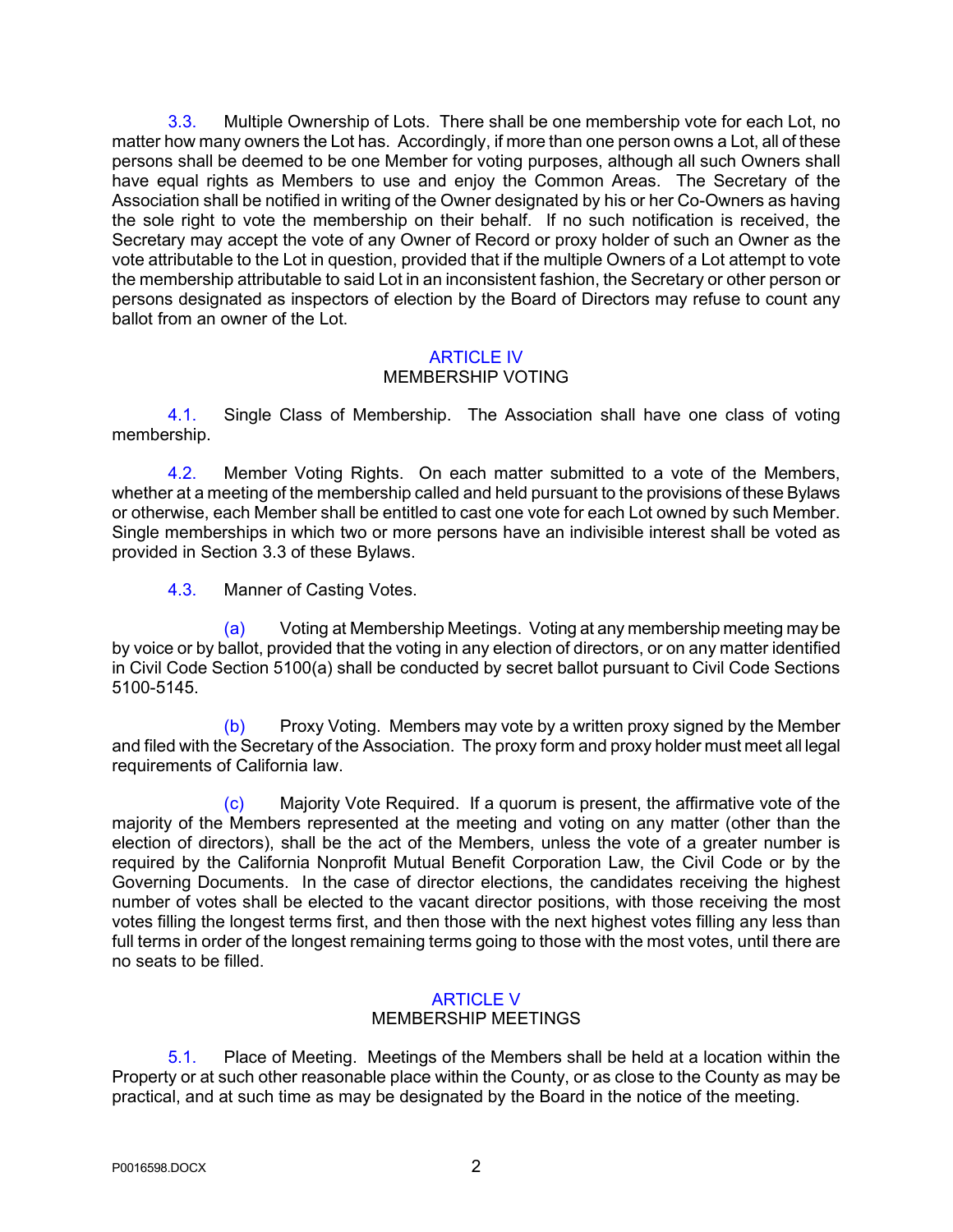5.2. Annual Meeting. An annual meeting of the Members shall be held at a date, time and place designated by the Board of Directors and set forth in the notice of meeting sent to the Members, provided that said date shall be within sixty (60) days following the beginning of the calendar year.

### 5.3. Special Meetings.

(a) Persons Entitled To Call Special Meetings. A majority of the Board, the President or five percent (5%) or more of the Members, or such persons who are entitled by California law, may call special meetings of the Members at any time for any lawful purpose.

(b) Procedures for Calling Special Meetings Requested by Members. If a special meeting is called by Members other than the Board of Directors or President, the request shall be submitted by such Members in writing, specifying the general nature of the business proposed to be transacted, and shall be delivered personally or sent by registered mail or by electronic or facsimile transmission to the person designated in the Association's Annual Policy Statement. If no person has been designated, then the request shall be delivered to the President, any Vice President or the Secretary of the Association. If the request by the Members meets the legal requirements for calling and holding such special meeting, the Association shall cause notice to be promptly given to the Members entitled to vote, in accordance with the time frames required by California Law. The required content of the notice is described in Section 5.4 below.

Nothing contained in this subsection shall be construed as limiting, fixing or affecting the time when a meeting of Members may be held when the meeting is called by action of the Board of Directors or the President.

5.4. Notice of Members' Meetings.

(a) Requirement That Notice Be Given. Notice of all regular and special meetings of the Members shall be sent or otherwise given in writing to each Member.

(b) Time Requirements for Notice. The notice of membership meetings shall be given in the manner specified in subparagraph (d) of this Section 5.4, not less than ten (10) nor more than ninety (90) days before the date of the meeting. If notice is given by mail and the notice is not given by first class, registered, or certified mail, the notice shall be given not less than twenty (20) days (nor more than ninety (90) days) before the meeting.

(c) Minimum Requirements Regarding Content of Notice. The notice of any membership meeting shall specify the place, date, and hour of the meeting. In the case of a special meeting, the notice shall also state the general nature of the business to be transacted, and no other business may in that case be transacted at the special meeting. In the case of a regular meeting, the notice shall also describe those matters that the Board of Directors, at the time of giving the notice, intends to present for action by the Members; but any proper matter may be presented at the meeting for such action so long as a quorum is present. The notice of any meeting at which directors are to be elected shall include the names of all those individuals who are qualified candidates at the time the notice is given to the Members.

(d) Manner of Service. Notice of any meeting of Members shall be given either personally or by first class mail, or other written communication, addressed to each Member at the Member's address of record. Notice shall be deemed to have been given at the time when the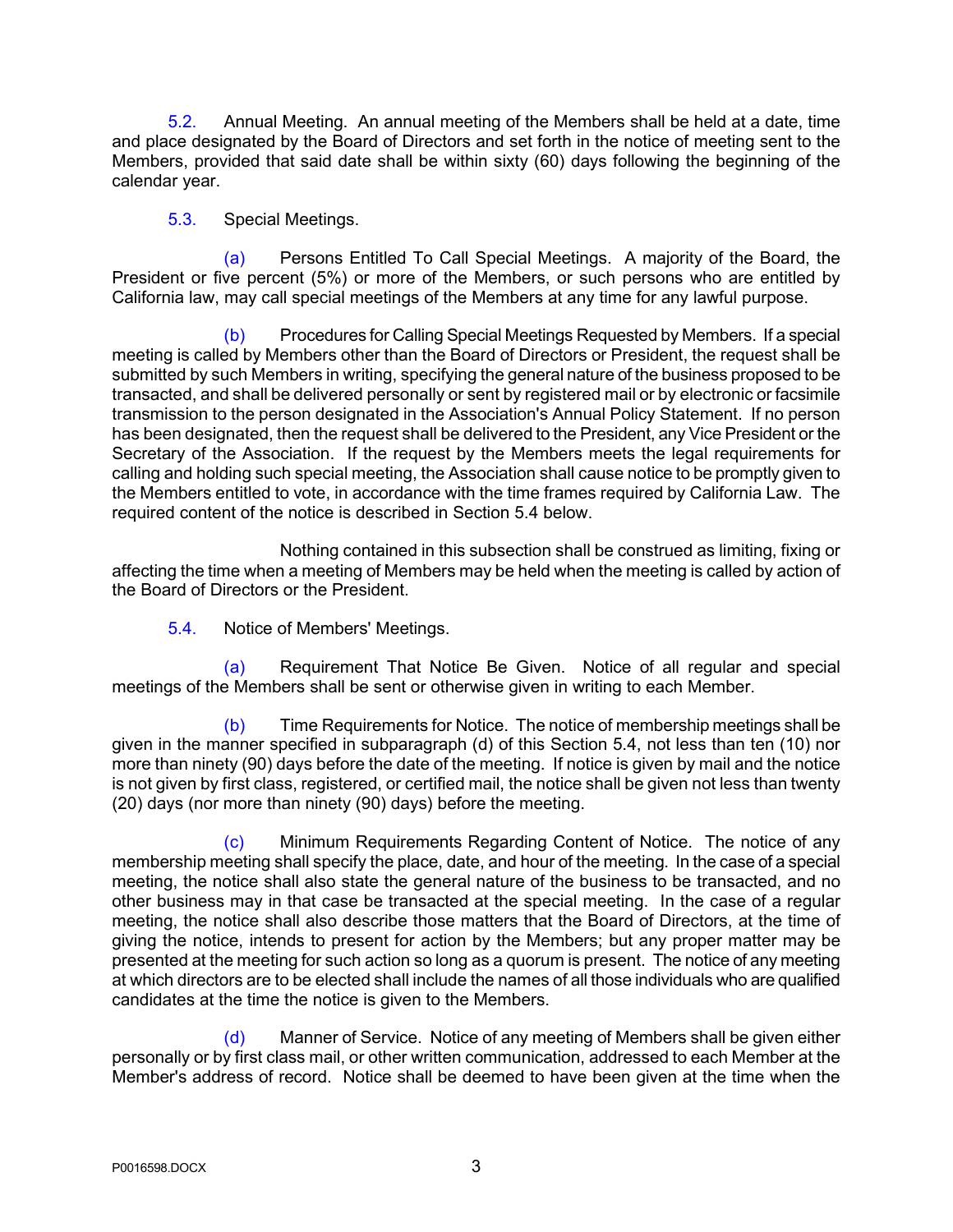notice is delivered personally or deposited in the mail (postage prepaid) or sent by telegram or other means of written or electronic communication to the recipient.

(e) Affidavit of Mailing. An affidavit of the mailing or other means of giving any notice of any Members' meeting may be executed by the Secretary or the Assistant Secretary of the Association, and if so executed, shall be filed and maintained in the minute book of the Association. Such affidavit shall constitute prima facie evidence of the giving of notice.

5.5. Quorum Requirements.

(a) Except as otherwise provided in these Bylaws, the presence in person, by proxy, or by secret ballot under Civil Code Section 5115, of at least one-third (1/3) of the Members shall constitute a quorum for purposes of taking action at a meeting of the Members.

(b) Effect of Departure of Members From Meeting. The Members present in person, by proxy, or by secret ballot under Civil Code Section 5115, at a duly called or duly held meeting at which a quorum is present may continue to transact business until adjournment, notwithstanding the withdrawal of enough Members to leave less than a quorum, so long as any action taken (other than adjournment) is approved by at least a majority of the Members required to constitute a quorum. If a quorum is never established for the meeting, a majority of those Members who are present in person or by proxy may vote to adjourn the meeting for not less than five (5) nor more than thirty (30) days, but no other action may be taken or business transacted.

5.6. Adjourned Meeting.

(a) Adjournment Generally. Any Members' meeting, annual or special, whether or not a quorum is present, may be adjourned to another place and/or time by the vote of the majority of Members present at the meeting either in person or by proxy. If any annual or special Members' meeting is adjourned due to the absence of a quorum as set forth in Section 5.5(a), the presence in person, by secret ballot, or by proxy, of twenty-five percent (25%) of the Members, shall constitute a quorum for such reconvened meeting. Unless there is an absence of a quorum (in which case no business other than adjournment may be transacted), the reconvened meeting may take any action that might have been transacted at the original meeting.

(b) Notice Requirements for Adjourned Meetings. When a Members' meeting is adjourned to another time or place, notice need not be given of the new meeting if the time and place of the adjourned meeting are announced at the meeting at which the adjournment is taken.

5.7. Waiver of Notice or Consent by Absent Members.

(a) Waivers and Consents Generally. If decisions are made or an action is otherwise taken by the Members at a meeting where a quorum is present, but for which proper notice was not given to all Members for whatever reason, the decisions or actions made at that meeting will be valid if, either before or after the meeting, each person entitled to vote who was not present at the meeting in person or by proxy consents to the meeting by signing (i) a written waiver of notice, (ii) a consent to holding the meeting, or (iii) an approval of the minutes. All such waivers, consents, or approvals shall be filed with the Association records or be made part of the minutes of the meeting.

(b) Effect of a Member's Attendance at a Meeting. Attendance by a Member or his or her proxy holder at a meeting shall also constitute a waiver of any objections such person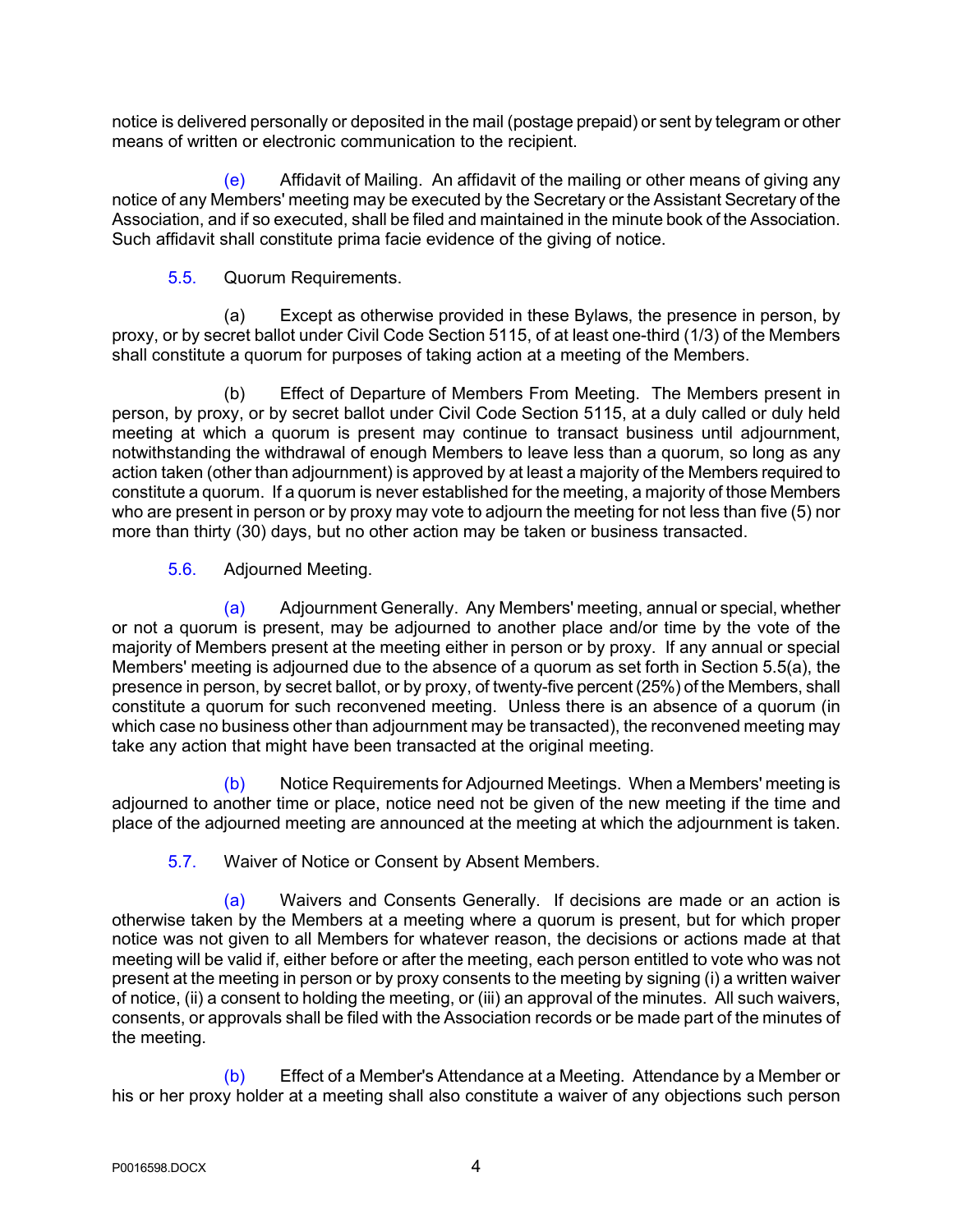may have with respect to notice of that meeting, except when the Member or proxy holder attends the meeting for the sole purpose of objecting at the beginning of the meeting to the transaction of any business because of the inadequacy or illegality of the notice.

## ARTICLE VI

### MEMBERSHIP RIGHTS

6.1. Use and Enjoyment of Common Areas by Members, Etc. Each Member and his or her tenants, invitees, family members and guests who also reside in the Member's Lot shall be entitled to the use and enjoyment of all Common Area within the Project, as set forth in the Declaration. All such persons shall be subject to the same obligations imposed on the Owner to observe the rules, restrictions and regulations of the Association as set forth in the Governing **Documents** 

6.2. Association Rules and Regulations. The right of any person to use and enjoy the Common Area shall at all times be subject to the rules, limitations and restrictions set forth in these Bylaws, in the Declaration, and in the Association's published Rules and Regulations as promulgated by the Board from time to time.

6.3. Suspension of Membership Privileges. During any period in which a Member shall be in default in the payment of any assessment levied by the Association, the right of such Member and his or her tenants, invitees, family members and guests who also reside in the Member's Lot to use the Common Area may be suspended by the Board of Directors until such assessment has been paid. Such rights of a Member may also be suspended, after notice and hearing (as more particularly described in Civil Code section 5855), for a period not to exceed thirty (30) days, for any single infraction of any rules and regulations established by the Board of Directors.

6.4. "Good Standing" Defined. In order to be in "Good Standing," a Member must be current in the payment of all assessments, fines and other fees levied against the Member's Lot and not be subject to any suspension of membership privileges as a result of any disciplinary proceeding conducted in accordance with the Declaration and/or Bylaws.

### ARTICLE VII BOARD OF DIRECTORS

7.1. General Association Powers. Subject to the provisions of the California Nonprofit Corporation Law, the Davis-Stirling Common Interest Development Act (California Civil Code Sections 4000 through 6150) and any limitations in any of the Governing Documents relating to action required to be approved by the Members, the business and affairs of the Association shall be vested in and exercised by the Association's Board of Directors. The Board may delegate the management of the activities of the Association to any person or persons, management company, or committee, provided that notwithstanding any such delegation the activities and affairs of the Association shall continue to be managed and all Association powers shall continue to be exercised under the ultimate direction of the Board.

7.2. Number and Qualification of Directors. The Board of Directors shall consist of five (5) persons, who possess the following qualifications:

(a) All directors shall be Members. A person who is not a Member at the time of their nomination is disqualified from nomination. If title to a Lot is held by a legal entity that is not a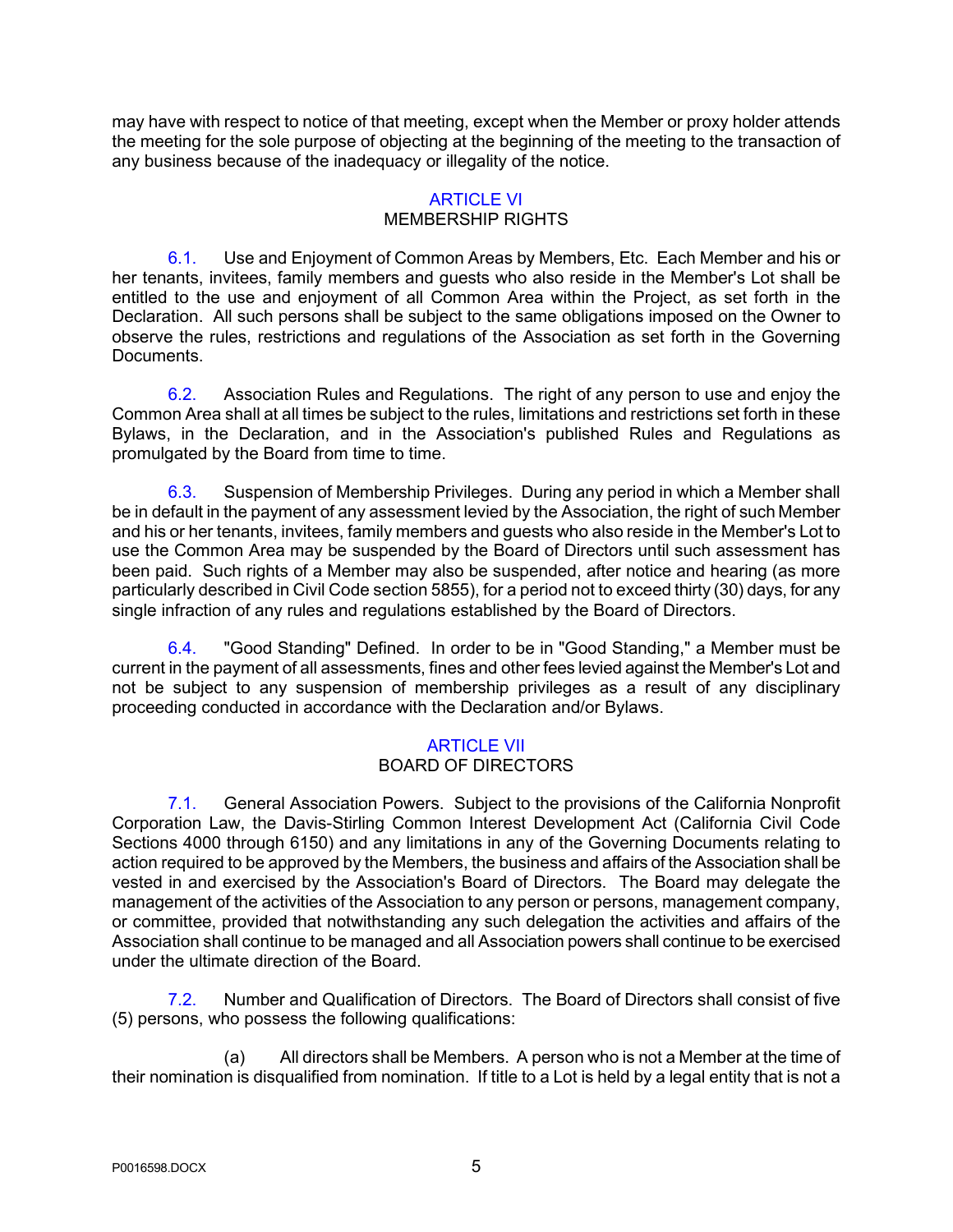natural person, such as a corporation or a limited partnership, the governing authority of that legal entity may appoint a natural person to be a Member for purposes of this Section 7.2.

(b) All directors must be current in the payment of Regular and Special assessments. Additionally all nominees for a board seat must be current in the payment of regular and special assessments. Nominees may not be disqualified for nonpayment of fines, fines renamed as assessments, collection charges, or costs levied by a third party. Further, a nominee may not be disqualified if he or she has paid the regular or special assessment under protest; or if he or she has entered into a payment plan.

(c) Joint owners of Lots may not serve on the Board at the same time. A person is disqualified from nomination if the person, if elected, would be serving on the Board at the same time as another person who holds a joint ownership interest in the same Lot, and the other person is already properly nominated for the current election or an incumbent director.

(d) A nominee is disqualified if that person has been a member of the Association for less than one (1) year.

(e) A nominee is disqualified if that person discloses, or the Association is aware or becomes aware of, a past criminal conviction that would, if the person were elected, either prevent the Association from purchasing the fidelity bond or other dishonesty insurance coverage required by law or terminate the Association's existing fidelity bond or other dishonesty insurance coverage.

(f) No nominee may be disqualified for any of the above stated reasons (other than not being a Member), if he or she has not been provided the opportunity to engage in internal dispute resolution.

7.3. Term of Office. At each annual membership meeting, the Members shall elect directors to fill the vacancies of those directors whose terms then expire, and the term of each director so elected shall be two (2) years. There shall be no limitation on the number of consecutive terms to which a director may be reelected. Each director, including a director elected to fill a vacancy or elected at a special meeting of the Members, shall hold office until the expiration of the term for which elected and until a successor has been elected and qualified. If, for any reason, an annual meeting is not held or the directors are not elected at any annual meeting, the directors may be elected at any special meeting of the Members held for that purpose.

7.4. Determination of Election Results. Voting for the election of directors shall be by secret ballot. Cumulative voting is not permitted. The candidates receiving the highest number of votes for each seat shall be elected as directors and shall take office immediately following their election. In the event there is a tie vote between those candidates who receive the lowest number of votes necessary to qualify the candidate for election, the tie shall be broken by lot or by any method of determining the results by chance.

7.5. Nomination of Directors.

(a) Nominating Committee. Director nominations may be made by a nominating committee consisting of a chairperson, who may be a member of the Board of Directors, and two (2) or more Members of the Association. If a nominating committee is utilized, the nominating committee shall make as many nominations for election to the Board as it shall in its discretion determine, but not less than the number of vacancies that are to be filled.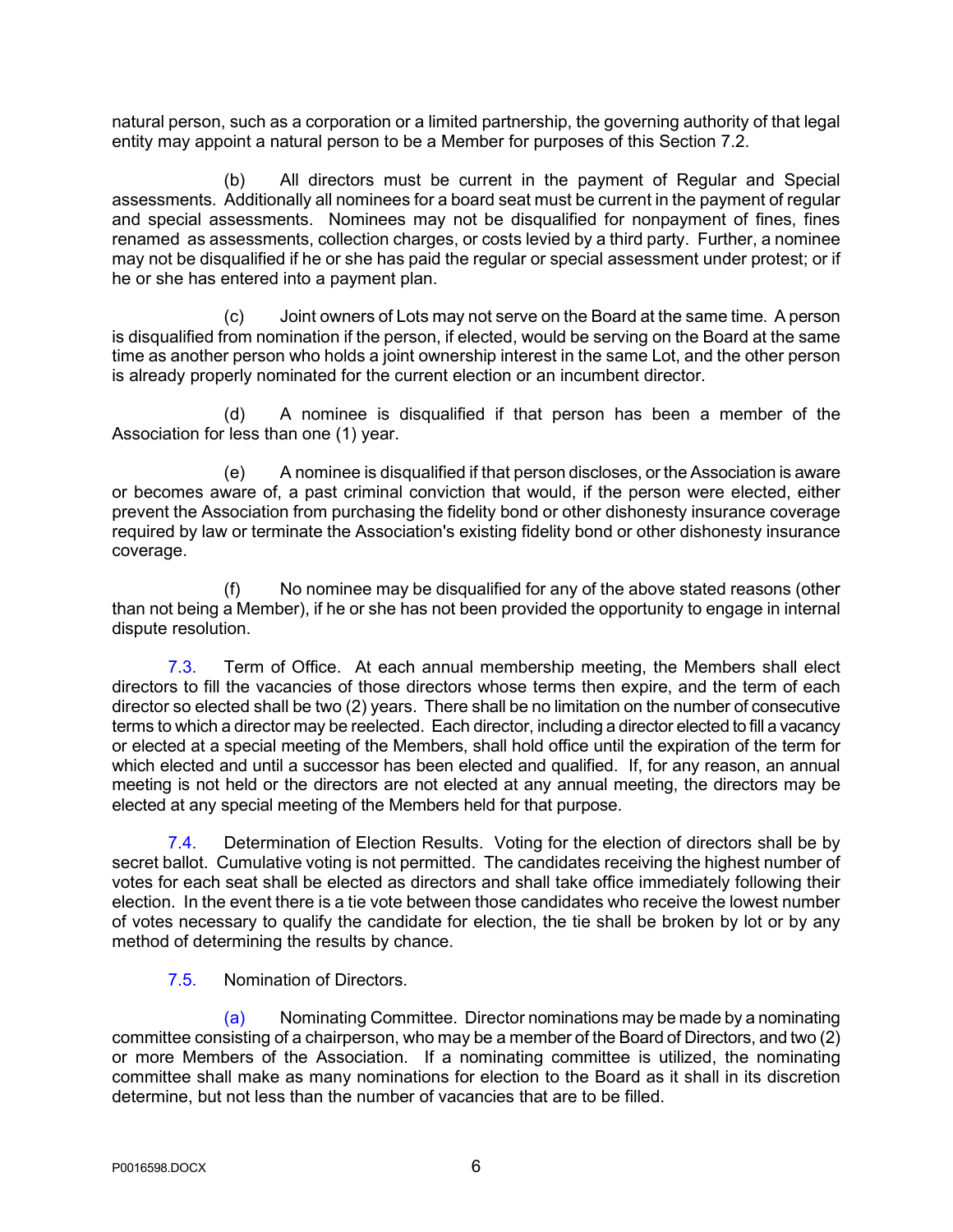(b) Request for Candidates. Prior to the Annual Meeting, the Association shall distribute a request-for-candidates form, seeking candidates for the Board. The form must be completed by the candidate and received by the Association by the deadline stated in the form in order for the candidate's name to be included on the ballot.

(c) Self-Nomination. Any Member may nominate himself or herself, by sending in a written statement to the Association of his or her intent to be a candidate by the deadline set forth in the call for candidates that shall be sent out by Association at least thirty (30) days prior to the deadline to submit nominations.

(d) Candidate Qualifications. To be eligible for nomination and election to the Board, a candidate must be certified by the Inspector of Election or Association Secretary that he or she is qualified to be a candidate, pursuant to Civil Code Section 5105, as set forth in Section 7.2 of these Bylaws and the Election Rules of the Association.

(e) Notification to Members of Candidates. The Members of the Association shall be notified of the qualified candidates at least thirty (30) calendar days prior to the date the secret ballots are mailed out to the Members. Said Member notification may be accomplished via General Notice, pursuant to Civil Code section 4045, or, if requested by a Member, Individual Delivery, pursuant to Civil Code section 4040.

(f) Elections by Acclamation. Should the Association desire to have the option of electing directors via acclamation, in the event the number of qualified candidates is equal to or less than the number of vacant seats to be filled at any election, the Board shall follow the requirements of Civil Code section 5103, or any successor statute. Such procedures shall supersede any contrary procedures set forth above.

7.6. Vacancies on Board of Directors.

(a) Vacancies Generally. A vacancy or vacancies in the Board of Directors shall be deemed to exist on the occurrence of any of the following: (i) the death, resignation, or removal of a director under paragraphs (c) and (d) below; (ii) an increase of the authorized number of directors; or (iii) the failure of the Members, at any meeting of Members at which any director or directors are to be elected, to elect the number of directors to be elected at such meeting.

(b) Resignation of Directors. Except as provided in this paragraph, any director may resign, and such resignation shall be effective on giving written notice to the President, the Secretary, or the Board of Directors, unless the notice specifies a later time for the resignation to become effective. If the resignation of a director is effective at a future time, the Board of Directors may elect a successor to take office when the resignation becomes effective.

(c) Authority of Board to Remove Directors. The Board of Directors shall have the power and authority to remove a director and declare his or her office vacant if he or she (i) has been declared of unsound mind by a final order of court; (ii) has been convicted of a felony; (iii) has been found by a final order or judgment of any court to have breached any duty under Corporations Code Sections 7233 and 7236 (relating to the standards of conduct of directors); (iv) fails to attend four (4) regular meetings of the Board of Directors that have been duly noticed in accordance with California law in any twelve (12) month period; or (v) the director has become delinquent in the payment of any assessment for a period in excess of forty-five (45) days.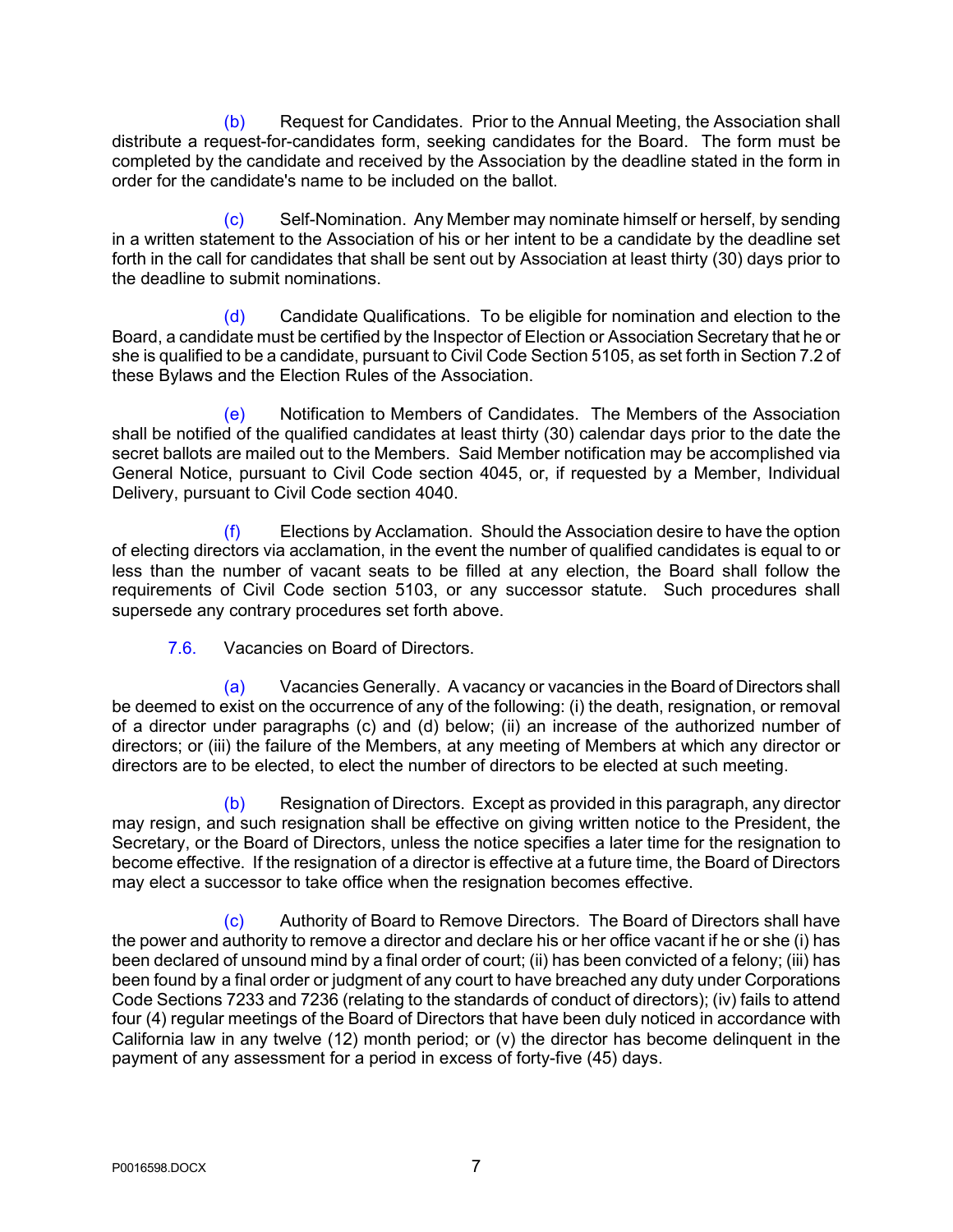(d) Authority of Board to Declare Vacancy. The Board, by a majority vote of the directors who meet all of the required qualifications to be a director, may declare vacant the office of any director who fails or ceases to meet any required qualification that was in effect at the beginning of that director's current term of office or for any of the reasons set forth in Section 7.6(c). As to subdivision (v) of Section 7.6(c), the director who is delinquent for over forty-five (45) days shall be given a minimum of fifteen (15) days' written notice to pay any such delinquency, and only upon failure of such director to pay such delinquency shall the Board declare vacant the office such director.

(e) Authority of Members to Remove Directors. Except as otherwise provided in Section 7.6(c), any or all directors may be removed from office by the affirmative vote of a majority of the Members voting, constituting a quorum. For purposes of this section, a majority of all Members shall constitute a "quorum."

(f) Removal by Court Action. The County Superior Court may, in response to a suit filed by any director or the lesser of 20 Members or ten percent (10%) of the Members, remove any director determined to be guilty of fraudulent or dishonest acts or gross abuse of authority or discretion with reference to the Association. The Association shall be made a party to any such action.

(g) Filling Vacancies. Vacancies on the Board of Directors may be filled by a majority vote of the remaining directors (if there are not enough remaining directors to constitute a quorum, then less than a quorum or even a sole remaining director may make the needed appointments), unless the vacancy is created through removal of a director, in which case the vacancy shall be filled by the affirmative vote of a majority of the Members represented in person or by proxy at a duly held meeting of the Members (at which a quorum is present). The Members may elect a director or directors at any time to fill any vacancy or vacancies not filled by the directors by an election at a duly held meeting of the Members. A director appointed to fill a vacancy on the Board shall hold office until the end of the term to which he or she is appointed.

(h) Reduction in Number of Directors. No reduction of the authorized number of directors shall have the effect of removing any director before that director's term of office expires.

#### ARTICLE VIII BOARD MEETINGS

8.1. Place of Meetings. Regular and special meetings of the Board of Directors shall be held within the Property or at another place convenient to the Property. Except for emergency meetings, and meetings held solely in executive session, notice of the time and place of each Board meeting shall be given by General Notice, pursuant to Civil Code section 4920, at least four (4) days before the meeting. Notice of meetings to be held solely in executive session shall be given at least two (2) days before the meeting. All meeting notices shall include the agenda for the meeting.

(a) A meeting shall be defined as a congregation, at the same time and place, of a sufficient number of directors to establish a quorum of the Board, to hear, discuss, or deliberate upon any item of business that is within the authority of the Board, or a teleconference or videoconference, where a sufficient number of directors to constitute a quorum of the Board, in different locations, are connected by electronic means, through audio or video or both.

A teleconference or videoconference meeting shall be conducted in a manner that protects the rights of Members of the Association. The notice of the meeting shall identify at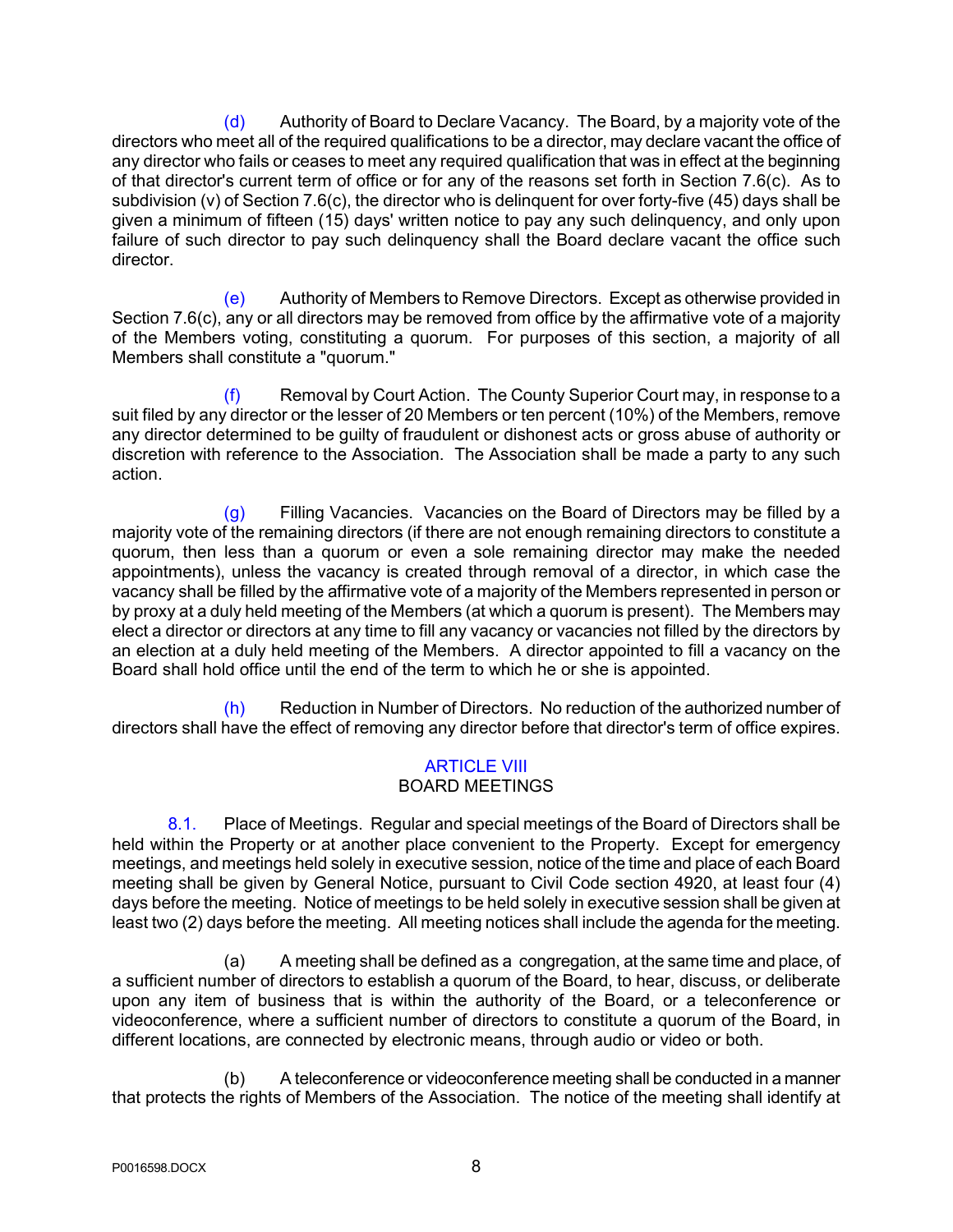least one physical location so that Members of the Association may attend and at least one member of the Board of Directors, or a person designated by the Board, shall be present at that location, except for a meeting that will be held solely in executive session, or when gathering in person is unsafe or impossible because the association is in an area affected by any of the following conditions: (i) a state of disaster or emergency declared by the federal government; (ii) a state of emergency proclaimed by the California Governor; or (iii) a local emergency is proclaimed by a local governing body, as set forth in Civil Code Section 5450, or succeeding statute. Participation by Board members in a teleconference or videoconference meeting constitutes presence at that meeting as long as all Board members participating in the meeting are able to communicate with one another as well as Members of the Association speaking on matters before the Board.

(c) As used in this section, "item of business" means any action within the authority of the Board, except those actions that the Board has validly delegated to any other person or persons, managing agent, officer of the Association, or an Executive Committee comprising less than a majority of the directors.

(d) All meetings of the Board shall be conducted in accordance with a recognized system of parliamentary procedure, or such procedure as the Board may adopt.

8.2. Electronic Conferencing. Subject to Section 8.1 above, relating to teleconference and videoconference meetings, members of the Board may participate in a meeting through use of conference telephone, electronic video screen communications or other communication equipment. Participation in a meeting through the use of conference telephone pursuant to this section constitutes presence in person at that meeting as long as all members participating in the meeting are able to hear one another. Participation in a meeting through use of electronic video screen communication or other communications equipment (other than conference telephone) pursuant to this section constitutes presence in person at that meeting so long as each member participating in the meeting can communicate with all of the other members concurrently and each member is provided the means of participating in all matters before the Board, including, without limitation, the capacity to propose, or to interpose an objection to, a specific action to be taken by the Association.

8.3. Organizational Meeting of Directors. Immediately following each annual meeting of the Members, the Board of Directors shall hold a regular meeting for the purposes of organization and election of officers.

8.4. Other Regular Meetings. Other regular meetings of the Board shall be held at such time as shall from time to time be fixed by the Board of Directors and communicated to the Board members. Ordinarily, regular meetings shall be conducted monthly, though the Board may determine to meet less frequently, as appropriate.

8.5. Special Meetings of the Board.

(a) Who May Call a Special Meeting. Special meetings of the Board of Directors may be called for any purpose at any time by the President or any two directors.

(b) Notice of Special Meetings. Special meetings of the Board shall be held upon four (4) days' notice by first class mail or 48 hours' notice delivered personally or by telephone, including a voice messaging system or other system or technology designed to record and communicate messages, facsimile, electronic mail or other electronic means. All such notices shall be given or sent to the director's address or telephone number as shown on the records of the Association.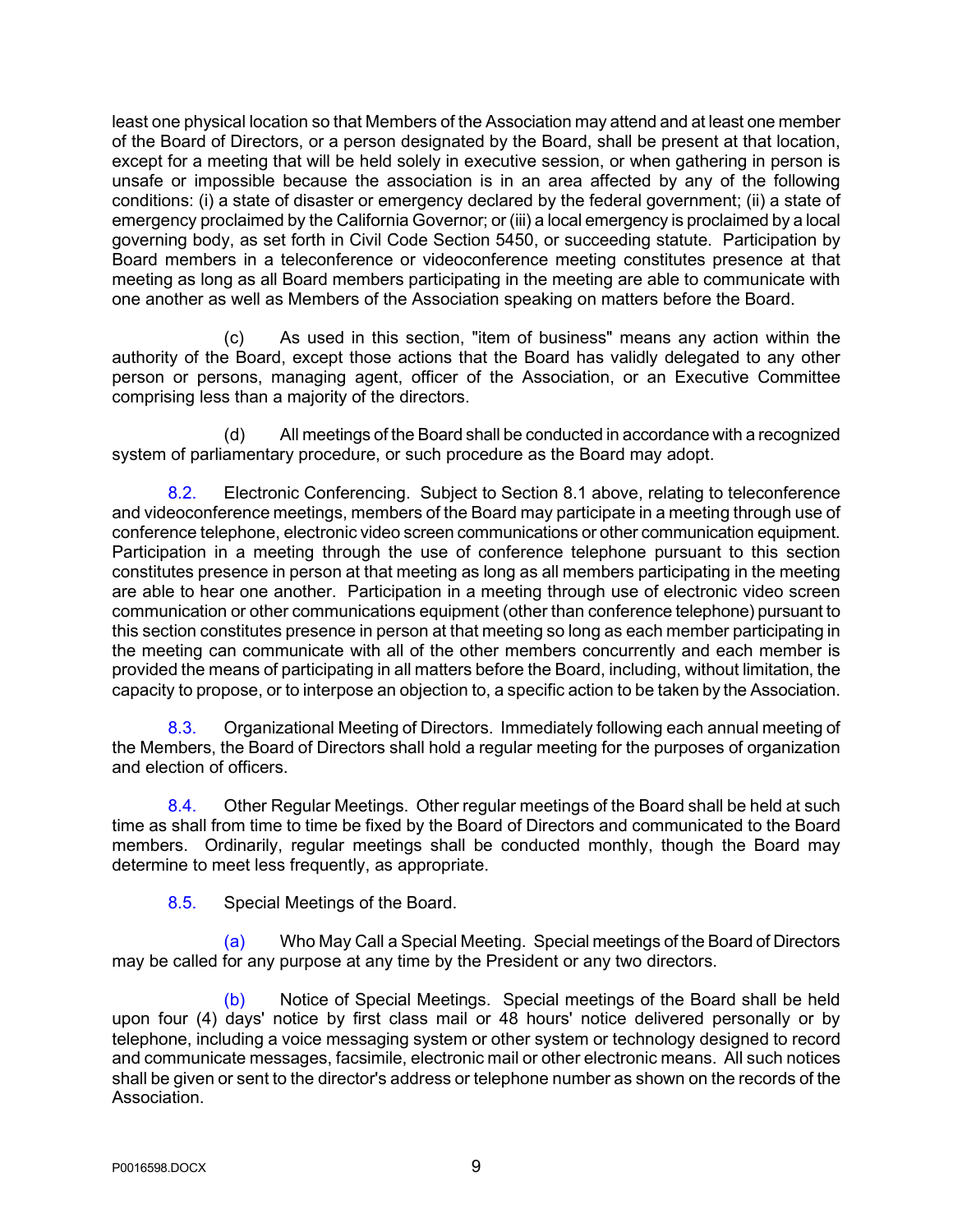### 8.6. Attendance by Members.

(a) Meetings Generally Open to Members. With the exception of executive sessions of the Board (see subparagraph (b) below), all meetings of the Board shall be open to Members of the Association. Provided, however, that non-director Members may participate in deliberations or discussions of the Board only when expressly authorized by a vote of a majority of the directors present at the meeting at which a quorum has been established.

(b) Executive Sessions. The Board may adjourn to, or meet solely in, executive session to consider litigation in which the Association is or may become a party, member discipline, personnel matters, matters relating to the formation of contracts with third parties or to meet with a Member, on the Member's request, regarding the Member's payment of Assessments, as specified in Civil Code section 5665. The Board shall adjourn to, or meet solely in, executive session to discuss member discipline, if requested by the Member who is the subject of the discussion. That Member shall be entitled to attend the executive session. The Board shall adjourn to, or meet solely in, executive session to discuss a payment plan pursuant to Civil Code section 5665. The Board shall adjourn to, or meet solely in, executive session to decide whether to foreclose on a lien pursuant to subdivision (b) of Civil Code section 5705.

(c) Emergency Meetings. An emergency meeting of the Board may be called by the President or by any two members of the Board other than the President, if there are circumstances that could not have been reasonably foreseen which require immediate attention and possible action by the Board, and which of necessity make it impracticable to provide notice as required by this Article VIII.

8.7. Quorum Requirements. A majority of the authorized number of directors shall constitute a quorum for the transaction of business, except to adjourn as provided in Section 8.9. Every act or decision done or made by a majority of the directors present at a meeting duly held at which a quorum is present shall be regarded as the act of the Board of Directors, subject to the provisions of the California Nonprofit Mutual Benefit Corporation Law, especially those provisions relating to (a) approval of contracts or transactions in which a director has a direct or indirect material financial interest, and (b) indemnification of directors. A meeting at which a quorum is initially present may continue to transact business, notwithstanding the withdrawal of directors below a quorum, if any action taken is approved by at least a majority of the required quorum for that meeting, or such greater number as is required by these Bylaws, by the Articles, or by law.

8.8. Waiver of Notice. Any action taken at any meeting of the Board of Directors, however called and noticed or wherever held, shall be as valid as though taken at a meeting duly held after regular call and notice, if (a) a quorum is present, and (b) either before or after the meeting, each of the directors not present, individually or collectively, signs a written waiver of notice, a consent to holding the meeting, or an approval of the minutes. The waiver of notice or consent need not specify the purpose of the meeting. All waivers, consents, and approvals shall be filed with the Association records or made a part of the minutes of the meeting and shall have the same force and effect as a unanimous vote of the Board. The requirement of notice of a meeting shall also be deemed to have been waived by any director who attends the meeting without protesting the lack of proper notice either before or at the start of the meeting.

8.9. Adjournment. A majority of the directors present, whether or not constituting a quorum, may adjourn any meeting to another time and place. If the meeting is adjourned for more than 24 hours, notice of adjournment to any other time or place shall be given prior to the time of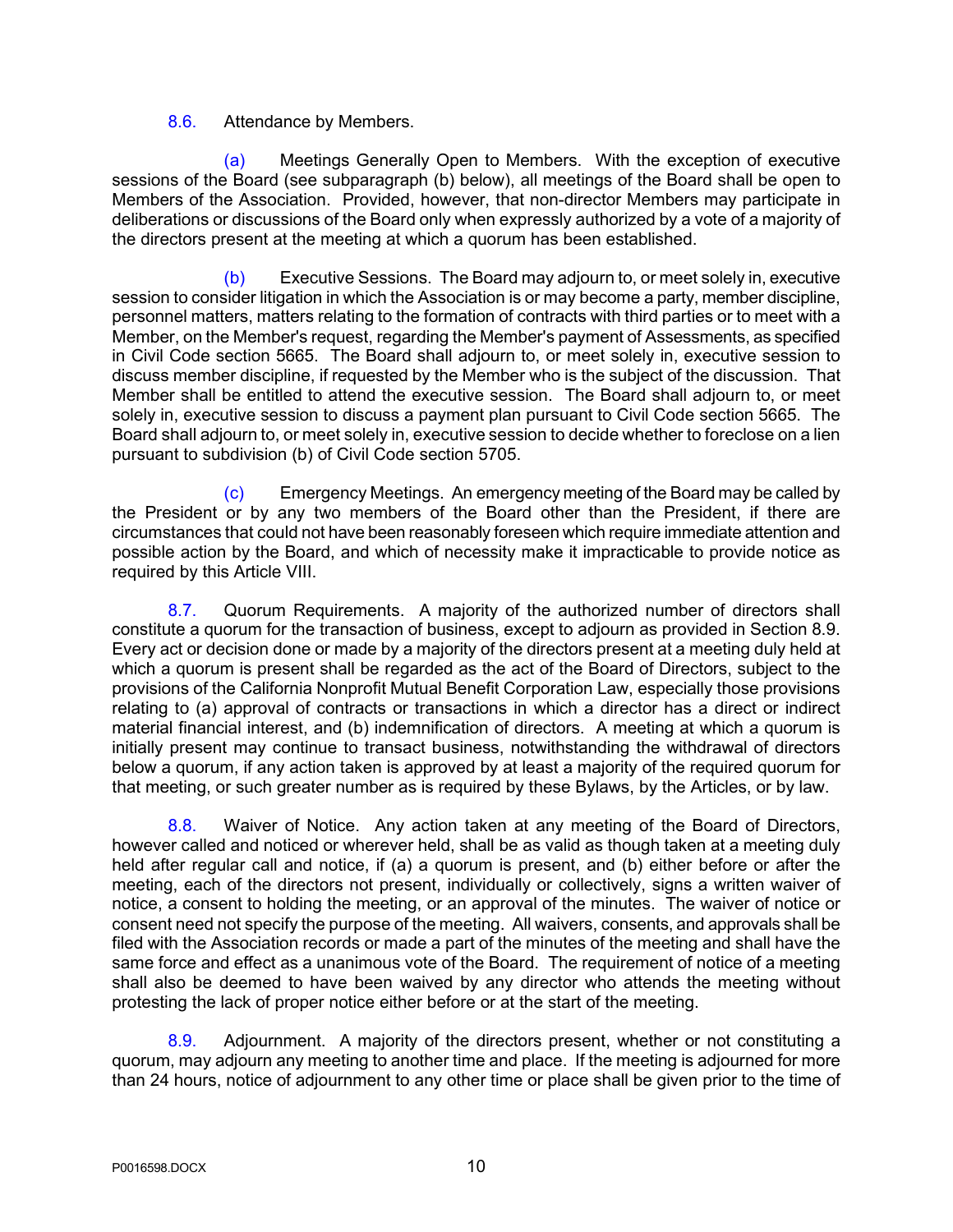the adjourned meeting to the directors who are not present at the time of the adjournment. Except as provided above, notice of adjournment need not be given.

8.10. Action Without a Meeting. The Board of Directors shall not conduct a meeting via a series of electronic transmissions, including, but not limited to, electronic mail, except that electronic transmissions may be used as a method of conducting an emergency meeting if all members of the Board, individually or collectively, consent in writing to that action, and if the written consent or consents are filed with the minutes of the meeting of the Board. These written consents may be transmitted electronically.

8.11. Compensation. Directors, officers and members of Committees shall not be entitled to compensation for their services as such, although they may be reimbursed for such actual expenses as may be determined by resolution of the Board of Directors to be just and reasonable. Expenses for which reimbursement is sought shall be supported by a proper receipt or invoice.

#### ARTICLE IX

### DUTIES AND POWERS OF THE BOARD

9.1. Specific Powers. Without prejudice to the general powers of the Board of Directors set forth in Section 7.1, the directors shall have the power to:

(a) Exercise all powers vested in the Board under the Governing Documents and under the laws of the State of California.

(b) Appoint and remove all officers of the Association, the community manager of the Association ("Resort Manager"), if any, and other Association employees; prescribe any powers and duties for such persons that are consistent with law, the Articles of Incorporation, and these Bylaws; and fix their compensation.

(c) Appoint such agents and employ such other employees, including attorneys and accountants, as it sees fit to assist in the operation of the Association, and to fix their duties and to establish their compensation.

(d) Adopt and establish Rules and Regulations subject to the provisions of the Declaration, governing the use of the Common Areas, Association Property, and Lots within the Property, and the personal conduct of the Members and their tenants, invitees, family members, and guests on the Common Areas and the Association Property, and take such steps as it deems necessary for the enforcement of such Rules and Regulations, including the imposition of monetary penalties and/or the suspension of the right to use any Common Areas; and rights and privileges to cable television and internet services (if the Association has in existence a bulk service agreement); provided notice and a hearing are provided as more particularly set forth in Civil Code section 5855.

(e) Enforce all applicable provisions of the Governing Documents relating to the control, management and use of the Lots, the Common Areas, and the Association Property, within the Project.

(f) Contract for and pay premiums for fire, casualty, liability, D&O, and other insurance and bonds (including indemnity bonds) that may be required from time to time by the Association.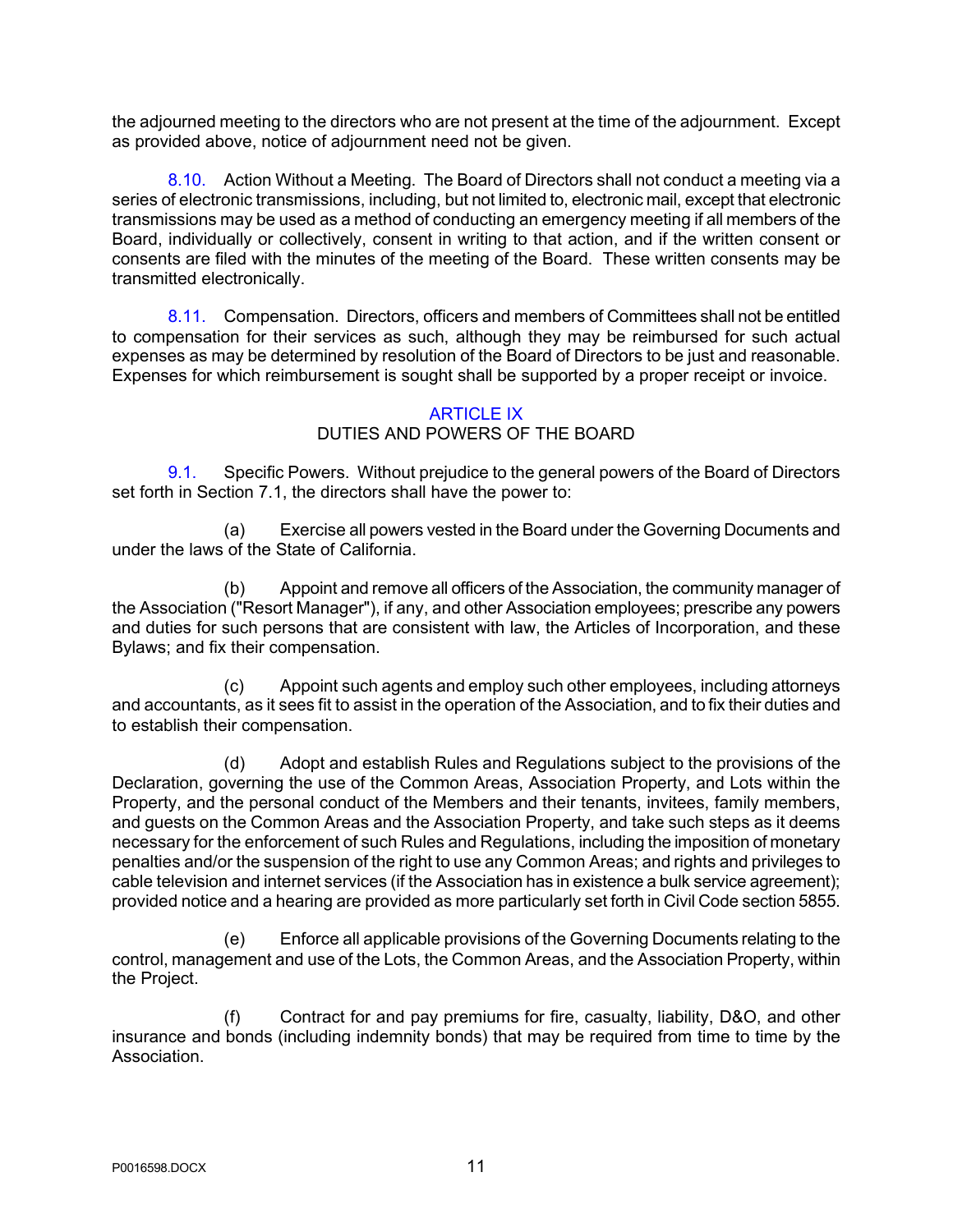(g) Contract for and pay for maintenance, landscaping, utilities, materials, supplies, labor and services that may be required from time to time in relation to the Common Areas, the Association Property, and other portions of the Property which the Association is obligated to maintain.

(h) Pay all taxes, special assessments and other assessments, and charges that are or would become a lien on any portion of the Common Areas or the Association Property.

(i) Contract for and pay for construction or reconstruction of any portions of the Property that have been damaged or destroyed and that are to be rebuilt by the Association.

(j) Delegate its duties and powers to the Officers of the Association or to committees established by the Board.

(k) Levy and collect Assessments from the Members of the Association in accordance with the Declaration and establish and collect reasonable use charges for any or all of the recreational facilities as the Board may deem necessary or desirable from time to time for the purpose of equitably allocating among the users the cost of maintenance and operation of such facilities.

(l) Perform all acts required of the Board under the Declaration.

(m) Prepare budgets and maintain a full set of books and records showing the financial condition of the affairs of the Association in a manner consistent with generally accepted accounting principles, and at no greater than annual intervals prepare an annual financial report, a copy of which shall be delivered to each Member as provided in Section 12.6(f) of these Bylaws.

(n) Appoint a nominating committee for the nomination of persons to be elected to the Board and prescribe rules under which said nominating committee is to act, as described in Section 7.5.

(o) Appoint such other committees as it deems necessary from time to time in connection with the affairs of the Association in accordance with Article X, including members of the Architectural Control Committee described and constituted in accordance with the Declaration.

(p) Fill vacancies on the Board of Directors or in any committee, except a vacancy created by the removal of a Board Member.

(q) Open bank accounts and borrow money on behalf of the Association and designate the signatories to such bank accounts.

(r) Enter the Lots as necessary, subject to the notice requirements of the Declaration, in connection with construction, maintenance, or emergency repairs for the benefit of the Common Areas or the Owners in common.

9.2. Limitations on Powers. Without the vote or written assent of a majority of the Members voting, constituting a quorum, the Board of Directors shall not take any of the following actions:

(a) Enter into a contract with a third party for the furnishing of goods or services to the Common Area, Association Property, or the Association for a term longer than one (1) year.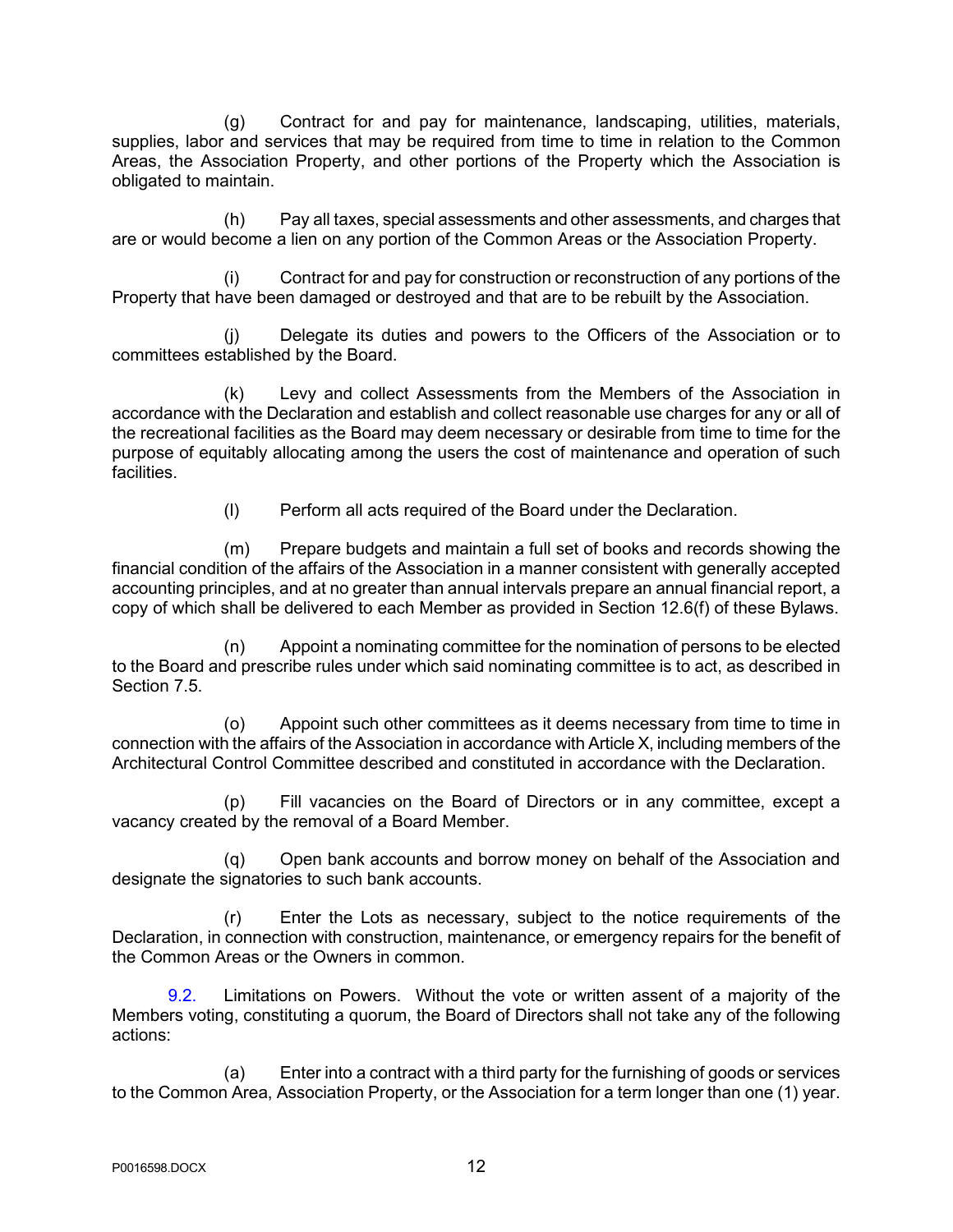This restriction shall not apply to (i) FHA or VA approved management contracts; (ii) public utility contracts in which the rates charged for materials or services are regulated by the Public Utilities Commission, provided that the term of the contract may not exceed the shortest term for which the supplier will contract at the regulated rate; (iii) prepaid casualty or liability insurance policies not to exceed three (3) years' duration, provided that the policies provide for short rate cancellation by the insured; (iv) agreements for cable or satellite dish television and internet services and equipment, not to exceed five (5) years' duration; (v) agreements for sale, lease, installation or service of burglar and fire alarm equipment, or laundry equipment, not to exceed five (5) years' duration; or (vi) agreements for the construction of capital improvements, where the capital improvement project is expected to take more than one (1) year to complete.

(b) Incur aggregate expenditures for capital improvements to the Common Area and the Association Property, in any fiscal year, in excess of ten percent (10%) of the budgeted gross expenses of the Association for that fiscal year.

(c) Sell during any fiscal year property of the Association having an aggregate fair market value greater than five percent (5%) of the budgeted gross expenses of the Association for that year. Provided, however, that this limitation shall not apply to the sale or other disposition of Lots acquired by the Association in foreclosure proceedings.

(d) Borrow money and incur indebtedness for the purposes of the Association in an amount that would cause the total outstanding indebtedness of the Association to exceed ten percent (10%) of the Association's budgeted gross expenses for the current fiscal year.

(e) Determine not to engage the services of a professional community association management company or professional community association manager, or to otherwise self-manage the Association.

(f) Fill any vacancy on the Board of Directors created by the removal of a Director.

9.3. Duty to Distribute Annual Policy Statement. Within thirty (30) to ninety (90) days before the end of its fiscal year, the Board shall distribute an Annual Policy Statement that provides the Members with information about Association policies, as required by Civil Code section 5310, or any successor statute. The Annual Policy Statement shall be made available to the Members pursuant to Civil Code section 5320.

## ARTICLE X

### **COMMITTEES**

10.1. Committees. The Board of Directors shall appoint an Architectural Control Committee, as provided in the Declaration, and Nominating Committee, as provided in these Bylaws. These two committees shall have the authority to act, independently from the Board, as provided for in the Declaration and these Bylaws. The Board also may designate by resolution other committees, as deemed appropriate in carrying out its purposes. The chair of each committee shall be selected by the Board of Directors. The committees shall act in an advisory capacity and the final decision in any matter shall be the Board's decision. The members of any committees shall serve at the pleasure of the Board and may be removed by the Board at any time without cause. Each committee shall keep regular minutes of their proceedings and report the same to the Board when required.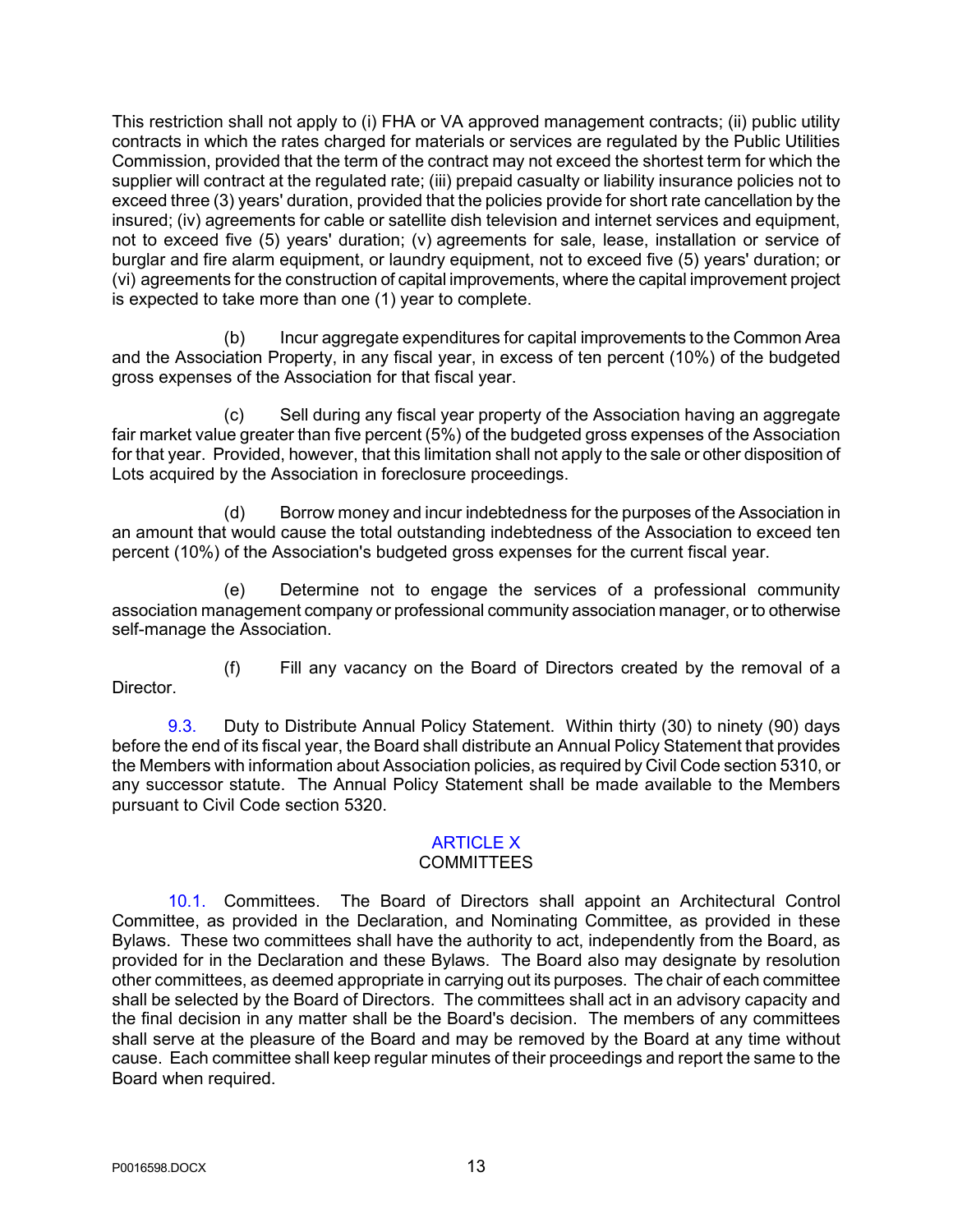10.2. Effect of Committee Actions. Unless otherwise expressly provided in the Governing Documents or in the Board resolution authorizing and empowering a committee, all actions of any committee shall be considered advisory to the Board and no committee shall have any authority to spend Association funds, or otherwise bind the Association in any manner.

10.3. Executive Committees. By resolution adopted by a majority of the directors then in office, provided that a quorum is present, the Board may create one or more committees, each containing at least two or more directors, to serve at the pleasure of the Board and to take actions instead of the Board of Directors as Executive Committees/Committees of the Board. Any such Executive Committee, to the extent provided in the resolution of the Board, shall have the full authority of the Board with respect to matters as may be authorized by the Board in such resolution. Only directors may serve on such Executive Committees, and non-Board Members may not be appointed to Executive Committees.

#### ARTICLE XI **OFFICERS**

11.1. Officers. The Officers of the Association shall be a President, a Vice President, a Secretary, and a Treasurer. The Association may also have, at the discretion of the Board, one or more Assistant Secretaries, one or more Assistant Treasurers, and such other officers as may be appointed in accordance with the provisions of Section 11.3. One person may hold two or more offices, except that neither the Secretary nor the Treasurer, nor a Secretary/Treasurer if there is one, may serve concurrently as President. The President, Vice President, and Secretary shall be directors. The Treasurer may, but need not, be a director.

11.2. Election of Officers. The Officers of the Association, except such officers as may be appointed in accordance with the provisions of Sections 11.3 and 11.5, shall be chosen annually by majority vote of the Board at its organizational meeting following the annual meeting of the Members for the election of Directors, and each shall hold his or her office until he or she shall resign or shall be removed or otherwise disqualified to serve, or his or her successor shall be elected and qualified.

11.3. Subordinate Officers. The Board may appoint, and may empower the President to appoint, such other Officers as the affairs of the Association may require, each of whom shall hold office for such period, have such authority and perform such duties as are provided in the Bylaws and as the Board may from time to time determine.

11.4. Removal of Officers. Any Officer may be removed by the Board, with or without cause, at any regular or special meeting.

11.5. Resignation of Officers. Any Officer may resign at any time, by giving written notice to the Board, to the President, or to the Secretary. Any such resignation shall take effect on the date of receipt of such notice or at any later time specified in the written notice, and unless otherwise specified therein, acceptance of such resignation shall not be necessary to make it effective.

11.6. Vacancies. A vacancy in any office because of death, resignation, removal, disqualification or any other cause shall be filled in the manner prescribed in the Bylaws for regular appointments to such office.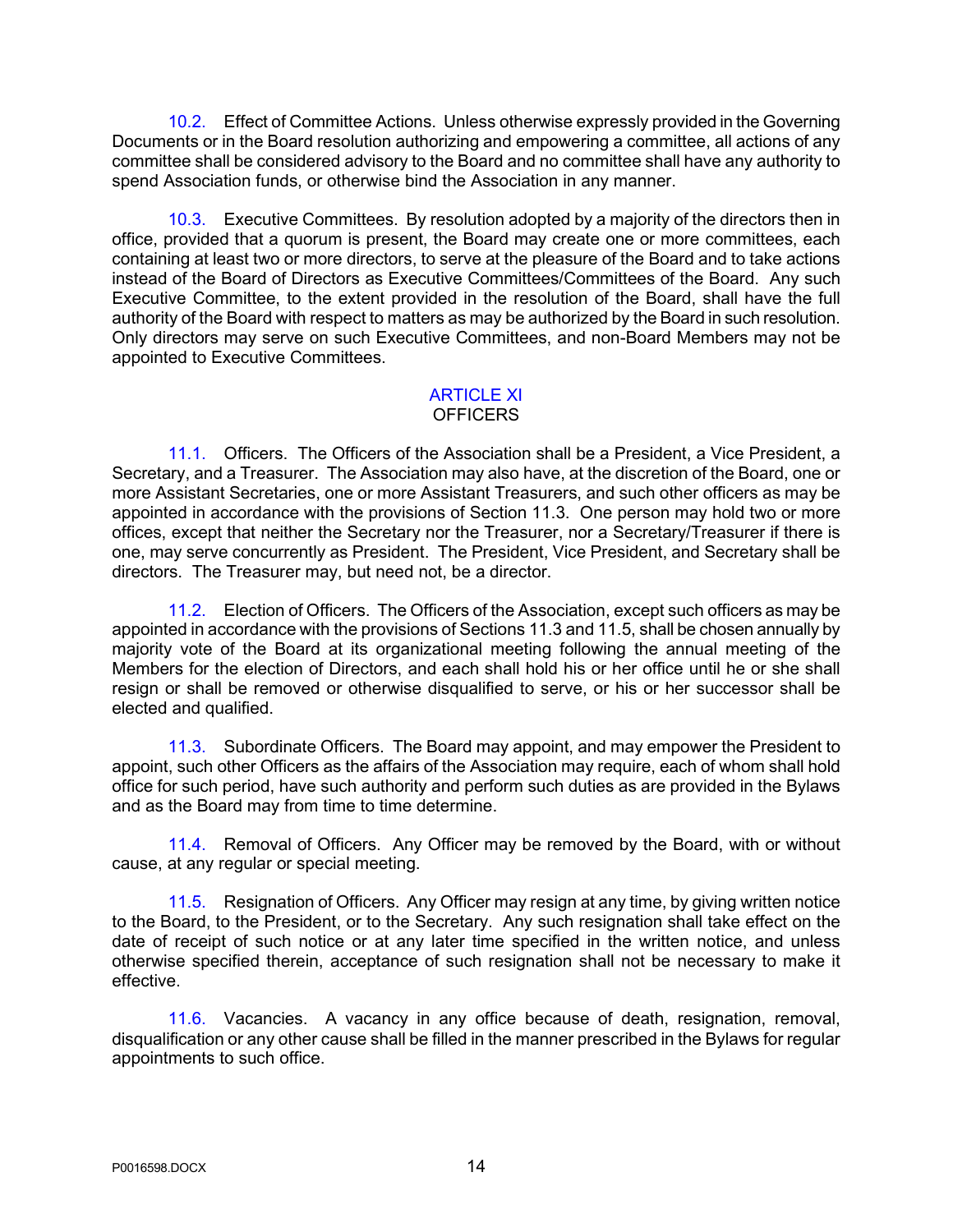11.7. President. The President shall be elected by the Board from among the directors. He or she shall, subject to the control of the Board, have general supervision, direction and control of the affairs and officers of the Association. He or she shall preside at all meetings of the Board, and shall have the general power and duties of management usually vested in the office of President of a nonprofit mutual benefit corporation, together with such other powers and duties as may be prescribed by the Board or the Bylaws.

11.8. Vice President. Any Vice President shall be elected by the Board from among the directors. In the absence or disability of the President, the Vice President shall perform all the duties of the President and when so acting shall have all the powers of, and be subject to all the restrictions upon, the President. He or she shall have such other powers and perform such other duties as from time to time may be prescribed by the Board or the Bylaws.

11.9. Secretary. The Secretary shall keep or cause to be kept at the principal office or such other place as the Board may order, a book of minutes of all meetings of directors and Members, with the time and place of holding same, whether regular or special, and if special, how authorized, the notice thereof given, the names of those present at directors' meetings, the number of Members present in person or by proxy at Members' meetings, and the proceedings thereof. The Secretary shall keep, or cause to be kept, appropriate current records showing the Members of the Association, together with their addresses. He or she shall give, or cause to be given, notice of all meetings of the Board required by the Bylaws or by law. The Secretary shall have such other powers and perform such other duties as may be prescribed by the Board or by the Bylaws.

11.10. Treasurer. The Treasurer shall be the chief financial officer who shall keep and maintain, or cause to be kept and maintained, adequate and correct accounts of the property and business transactions of the Association, including accounts of its assets, liabilities, receipts, disbursements, gains, losses, capital, retained earnings, and other matters customarily included in financial statements. The books and records shall at all reasonable times be open to inspection by any director or Member. The Treasurer shall deposit all monies and other valuables in the name and to the credit of the Association with such depositories as may be designated by the Board. The Treasurer shall disburse the funds of the Association as may be ordered by the Board, shall render to the President and directors, whenever they request it, an account of all transactions as Treasurer and of the financial condition of the Association, and shall have such other powers and perform such other duties as may be prescribed by the Board or the Bylaws.

### ARTICLE XII

### MEMBER ASSESSMENT OBLIGATIONS AND ASSOCIATION FINANCES

12.1. Description of Assessments to Which Owners are Subject. Owners of Lots within the Project are subject to assessments, charges and fees as described in the Declaration.

12.2. Checks. All checks or demands for money and notes of the Association shall be signed by the President and Treasurer, or by such other officer or officers or such other person or persons as the Board of Directors may from time to time designate. Notwithstanding the foregoing, the signatures of at least two persons, who shall be members of the Board of Directors, or one officer (who is not a member of the Board) and a member of the Board, shall be required for the withdrawal of moneys from the Association's reserve accounts.

12.3. Operating Account. There shall be established and maintained a cash deposit account to be known as the "Operating Account" into which shall be deposited the operating portion of all Regular and Special Assessments as fixed and determined for all Members. Disbursements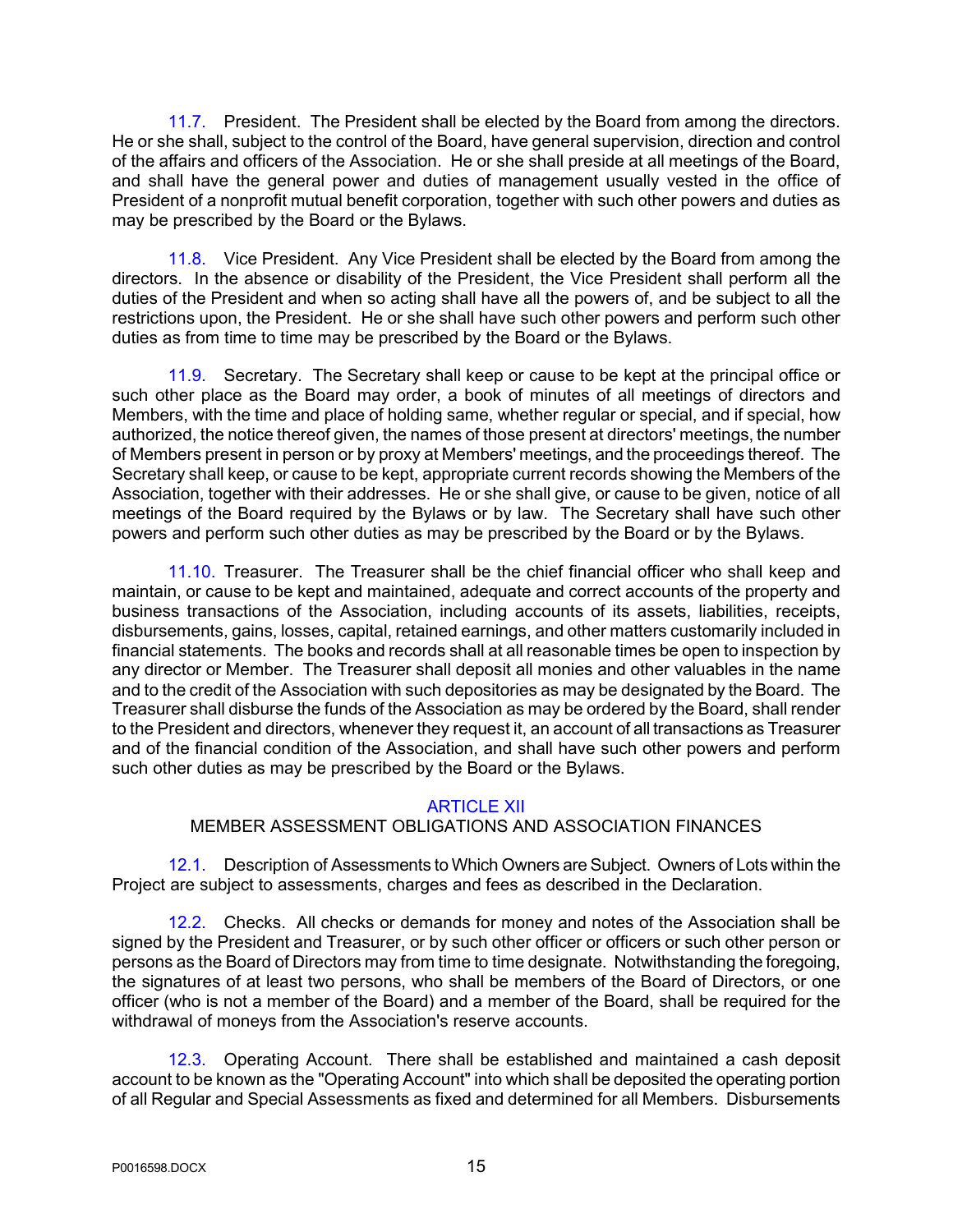from such account shall be for the general need of the operation including, but not limited to, wages, repairs, betterments, maintenance and other operating expenses of the Property.

12.4. Other Accounts. The Board shall maintain any other accounts it shall deem necessary to carry out its purposes, including reserve accounts for replacement of capital improvements. All Association books of account shall be maintained in accordance with generally accepted accounting principles.

12.5. Annual Budget Report. The Association shall distribute an Annual Budget Report, thirty (30) to ninety (90) days before the end of its fiscal year, including all of the information required by Civil Code section 5300, or any successor statute. The Annual Budget Report shall be made available to the Members pursuant to Civil Code section 5320. The Assessment and Reserve Funding Disclosure Summary form, prepared pursuant to Civil Code section 5570, shall accompany each Annual Budget Report or summary of the Annual Budget Report that is delivered pursuant to this Section 12.5.

12.6. Year-End Report. Within one hundred and twenty (120) days after the close of the fiscal year, a copy of the Association's year-end report consisting of at least the following shall be distributed to the Members:

- (a) A balance sheet as of the end of the fiscal year;
- (b) An operating (income) statement for the fiscal year;
- (c) A statement of changes in financial position for the fiscal year;

(d) A statement advising Members of the place where the names and addresses of the current Members are located; and

(e) Any information required to be reported under Corporations Code section 8322 requiring the disclosure of certain transactions in excess of \$50,000 per year between the Association and any director or officer of the Association and indemnifications and advances to officers or directors in excess of \$10,000 per year.

12.7. Reviews. A review of the financial statement of the Association shall be prepared in accordance with generally accepted accounting principles by a licensee of the State Board of Accountancy for any fiscal year in which the gross income of the Association exceeds \$75,000. A copy of the review of the financial statement shall be distributed to the members within one hundred and twenty (120) days after the close of each fiscal year, by individual delivery pursuant to Civil Code section 4040.

12.8. Review of Accounts. On no less than a monthly basis, the Board of Directors shall:

- (a) Review a current reconciliation of the Association's operating accounts;
- (b) Review a current reconciliation of the Association's reserve accounts;

(c) Review the current year's actual operating revenues and expenses compared to the current year's budget;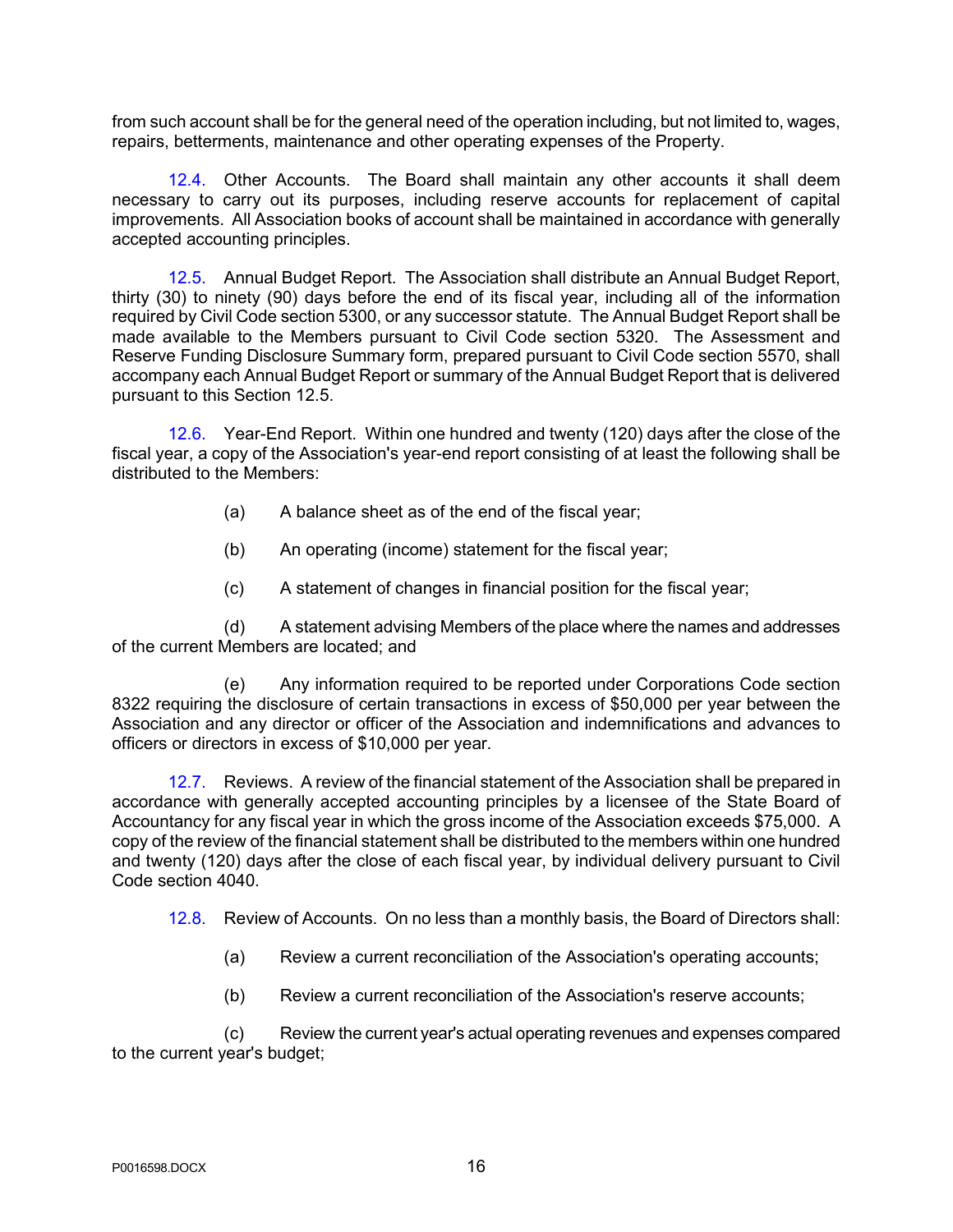(d) Review the Association's latest account statements prepared by the financial institution(s) where the Association has its operating and reserve accounts; and

(e) Review an income and expense statement for the Association's operating and reserve accounts.

(f) Review, on a monthly basis, the check register, monthly general ledger, and delinquent assessment receivable reports.

12.9. Compliance with Review Requirements. The review requirements of Section 12.8 may be met when every individual member of the Board, or a subcommittee of the Board consisting of the treasurer and at least one other Board member, reviews the documents and statements described in Section 12.8 independent of a Board meeting, so long as the review is ratified at the Board meeting subsequent to the review and that ratification is reflected in the minutes of that meeting.

12.10. Authorization for Certain Transfers. Notwithstanding any other law, and as required by Civil Code Section 5502, transfers of greater than ten thousand dollars (\$10,000) or five percent (5%) of the budgeted income for the then-current fiscal year, whichever is lower, shall not be authorized from the Association's reserve or operating accounts without prior written Board approval. This provision shall apply in addition to any other applicable requirements of the Civil Code.

#### INSPECTION OF BOOKS AND RECORDS

13.1. Member Inspection Rights.

(a) Scope of Member's Inspection Rights. All accounting books and records, minutes of proceedings of the Members, the Board and committees of the Board, and the membership list of the Association, shall at all times, during reasonable business hours, be subject to the inspection of any Member in accordance with the requirements and restrictions set forth in Civil Code sections 5200-5230. The Member who desires to inspect those documents must submit a written request for inspection to the Association and, as it relates to a request for the membership list, that request must state a reason for the requested inspection that is reasonably related to the Member's interest in the Association. The accounting books and records and the minutes of proceedings of an Association, and any information contained in those records, may not be used or sold for a commercial purpose, or used for any other purpose that is not reasonably related to a Member's interest as a Member. Any inspection by a Member that is permitted by this subparagraph (a) may be conducted by the Member personally or by his or her duly appointed representative. If a Member designates another person to inspect and/or copy Association records that are open to Member inspection, that designation must be in writing.

The following additional rules and restrictions shall apply to Member inspection demands:

(i) If the Association reasonably believes that the membership information will be used for a purpose other than the purpose stated by the requesting Member(s), the requesting Member(s) may be denied access to the list.

(ii) If the Association agrees to make copies of requested information that is within the Members' rights of inspection, the Association is entitled to bill the requesting Member(s) for the actual costs incurred by the Association for copying and mailing the requested documents.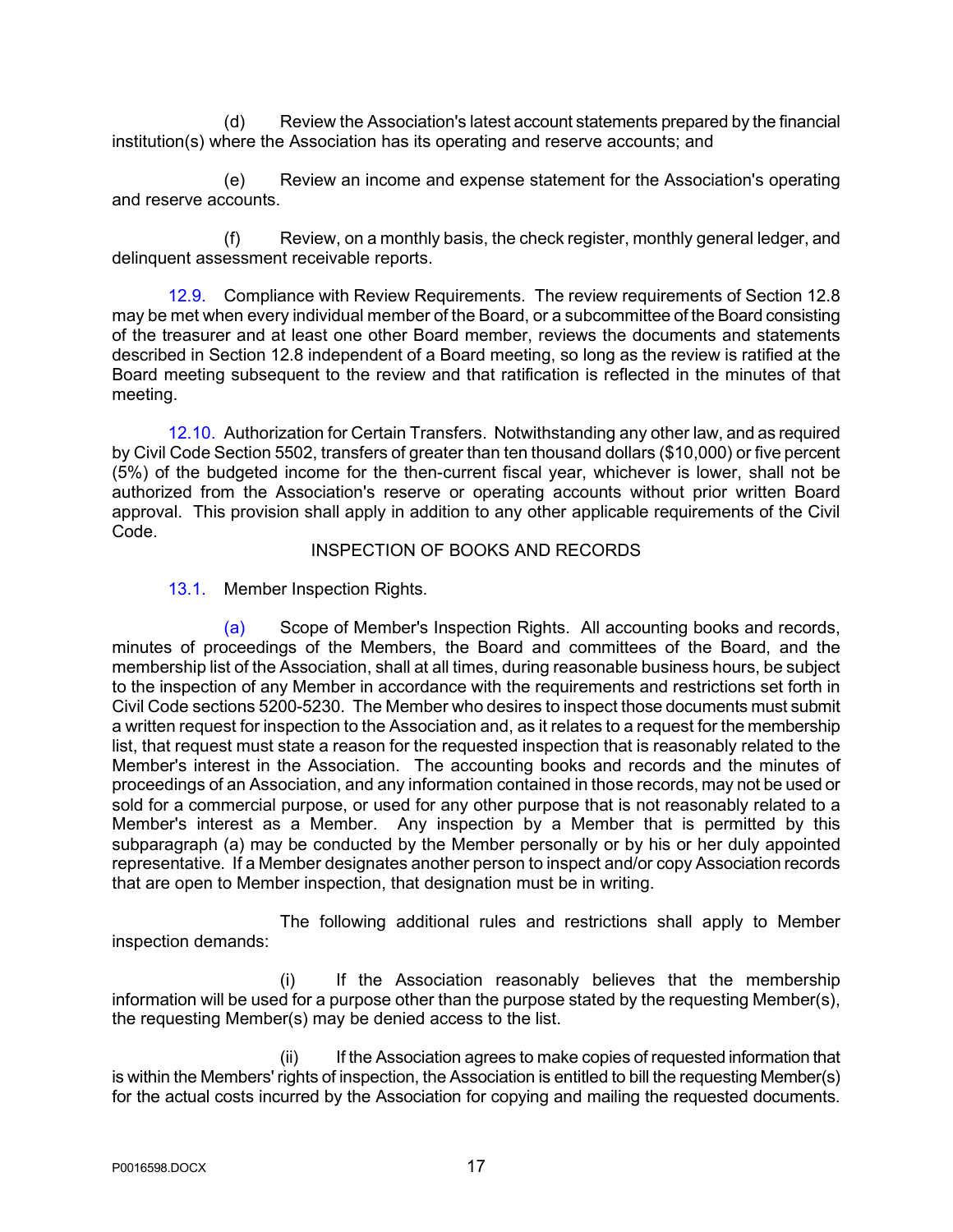The Association must inform the Member(s) of the amount of the copying and mailing costs before sending the requested documents. Requesting parties have the option of receiving specifically identified records by electronic transmission or machine-readable storage media as long as those records can be transmitted in a redacted format that does not allow the records to be altered.

13.2. Director Inspection Rights. Every director shall have an absolute right, at any reasonable time, to inspect all books, records, documents, and minutes of the Association and the physical properties owned by the Association. The right of inspection by a director includes the right to make extracts and copies of documents. All directors should consider their fiduciary obligations to act in good faith and in a manner they believe to be in the best interests of the Association in deciding how to use or disseminate information obtained through exercise of their inspection rights.

### ARTICLE XIV

### **MISCELLANEOUS**

14.1. Community Manager. The Board may employ the services of a community manager ("Resort Manager") to manage the affairs of the Association and, to the extent not inconsistent with the laws of the State of California, and upon such conditions as are otherwise deemed advisable by the Board, the Board may delegate to the Resort Manager any of its day to day management and maintenance duties and powers under these Bylaws and the Declaration, provided that the Resort Manager shall at all times remain subject to the general control of the Board.

14.2. Amendment or Repeal of Bylaws by Members. These Bylaws may be amended or repealed, and new Bylaws adopted, only by the affirmative vote or assent by secret ballot of a majority of the Members. If any provision of these Bylaws requires the vote of a larger proportion or all of the Members, such provisions may not be altered, amended or repealed except by such greater vote, unless otherwise specifically provided in these Bylaws. Any amendment to these Bylaws shall become effective immediately upon approval by the Members. The Secretary of the Association shall certify adoption of any duly approved amendment to the Bylaws and a copy of the certificate and the amendment shall be included in the Association's corporate records.

### 14.3. Indemnification.

(a) Indemnification of Association. Each Member shall be liable to the Association for any damage to the Common Areas or Association Property caused by the negligence or willful misconduct of the Member or his or her family, guests, invitees or lessees. Each Member shall indemnify, hold harmless, and pay any costs of defense of each other Member from claims for personal injury or property damage occurring within any Lot owned by the indemnitor, provided that this protection shall not extend to any indemnitees whose negligence or willful misconduct caused or contributed to the injury or damage. This Section is not intended to be for the benefit of any insurer and shall not affect nor limit the duty of any insurer to pay any claim which would be payable by said insurer but for this section.

(b) Indemnification by Association of Directors, Officers, Employees and Other Agents. To the fullest extent permitted by law, the Association shall indemnify its directors, officers, employees and other agents described in Corporations Code section 7237, including persons formerly occupying any such positions, against all expenses, judgments, fines, settlements, and other amounts actually and reasonably incurred by them in connection with any "proceeding" as that term is used in that Section and including an action by or in the right of the Association, by reason of the fact